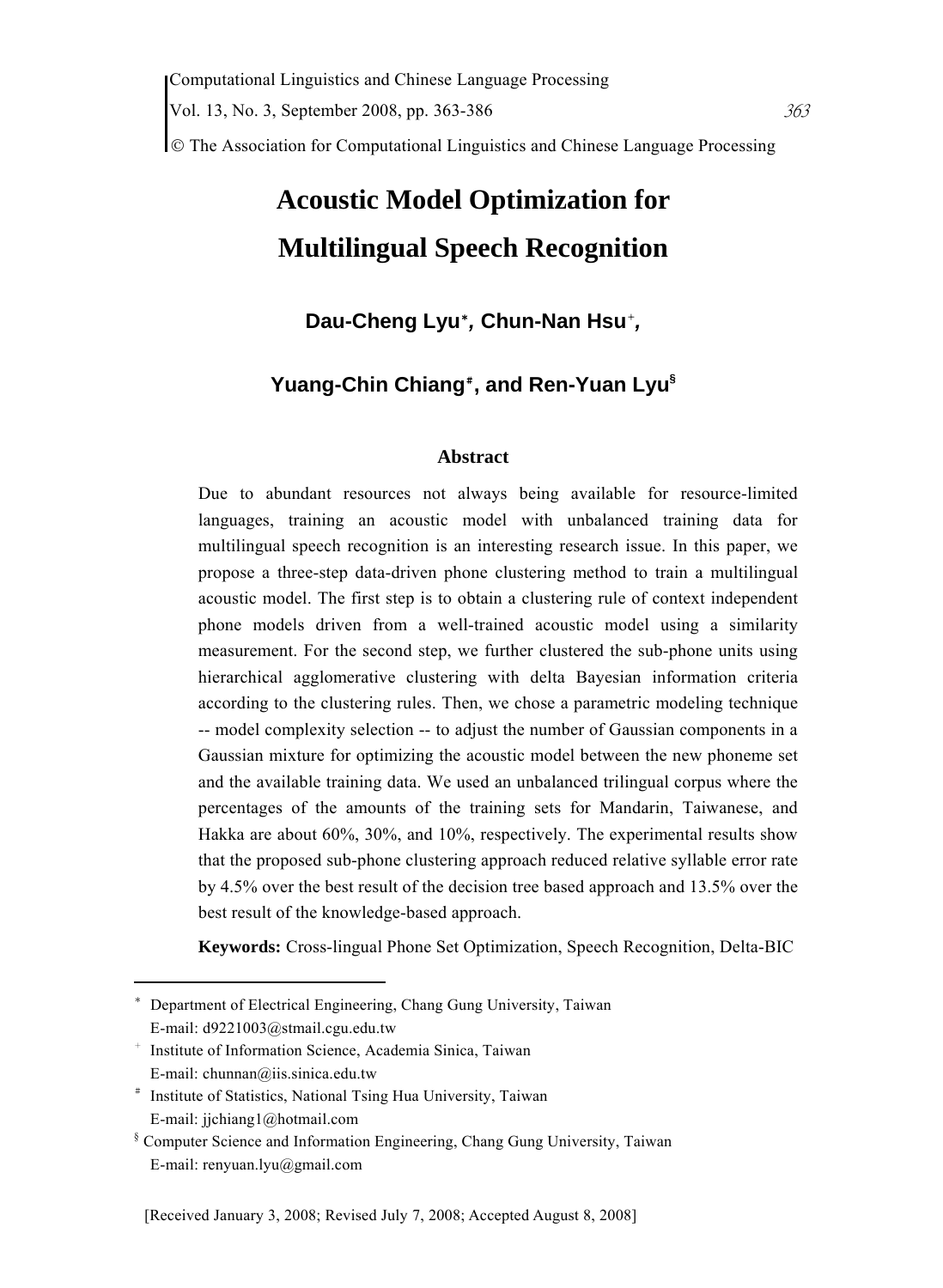#### **1. Introduction**

Multilingual speech recognition, integrating several language-specific recognizers into one recognizer, is one of the popular research topics in the speech recognition field [Schultz *et al.* 2006; Uebler 2001; Kohler 2001; Kumar *et al.* 2005; Lyu *et al.* 2002]. Many multilingual speech recognizers depend on a large-scale speech database for each language in order to obtain high performance. However, such a large-scale speech corpus is not always available for all of the languages to be used. For example, in Taiwanese, which is one of the most two important languages in Taiwan, the size of the available corpus of Taiwanese is not comparable to that of other majority languages, such as English, Mandarin, and Spanish. In fact, researchers who want to build a multilingual speech recognizer by collecting a well-designed, large-scale speech corpus for every language find that it is not feasible for all languages. Automatic speech recognition (ASR) systems can be prohibitively expensive to develop because of time consumption and expense as the process involves a huge amount of data collection and calls for the complete building of an acoustic model for the minor language. In this paper, we try to find an approach which uses the majority languages, defined as those languages with large-scale training data available, to help the minor languages and build a reliable multilingual acoustic model.

Several approaches are proposed for the multilingual ASR system [Schultz *et al.* 2006; Uebler 2001; Kohler *et al.* 2001; Wu *et al.* 2006; Liu *et al.* 2005; Mak *et al.* 1996]. One approach is to map a language-dependent phone set to a global inventory of the multilingual phonetic phone set based on phonetic knowledge to construct the universal phone inventory. Under this approach, the same phonetic representation within different languages shares the same training data. However, the approach based on universal phone inventory only uses the phonetic knowledge, and it does not consider the spectral properties of the variations of the sounds with different speakers. Another approach is to merge the language-dependent phones using a data-driven approach to map the phones in different languages by specific distance measure between well-trained acoustic models. The advantage of this approach is that the distance is estimated from the statistical measure of similarity of speech sounds among the languages. Nevertheless, optimizing the final number of the universal phone set is an important issue in such a data-driven approach.

In this paper, we use a constrained data-driven approach to select the optimal phoneme set which directly reflects the characteristics of the unbalanced training trilingual speech data. The training corpora include the three most popular languages in Taiwan -- Mandarin, Taiwanese, and Hakka -- where the amount of Mandarin data is two times as large as that of Taiwanese and five times as large as that of Hakka. The training procedures for the trilingual acoustic model can be divided into the following steps. First, we use the Bhattacharyya distance [Mak *et al.* 1996] to measure the phonemes distance among the languages according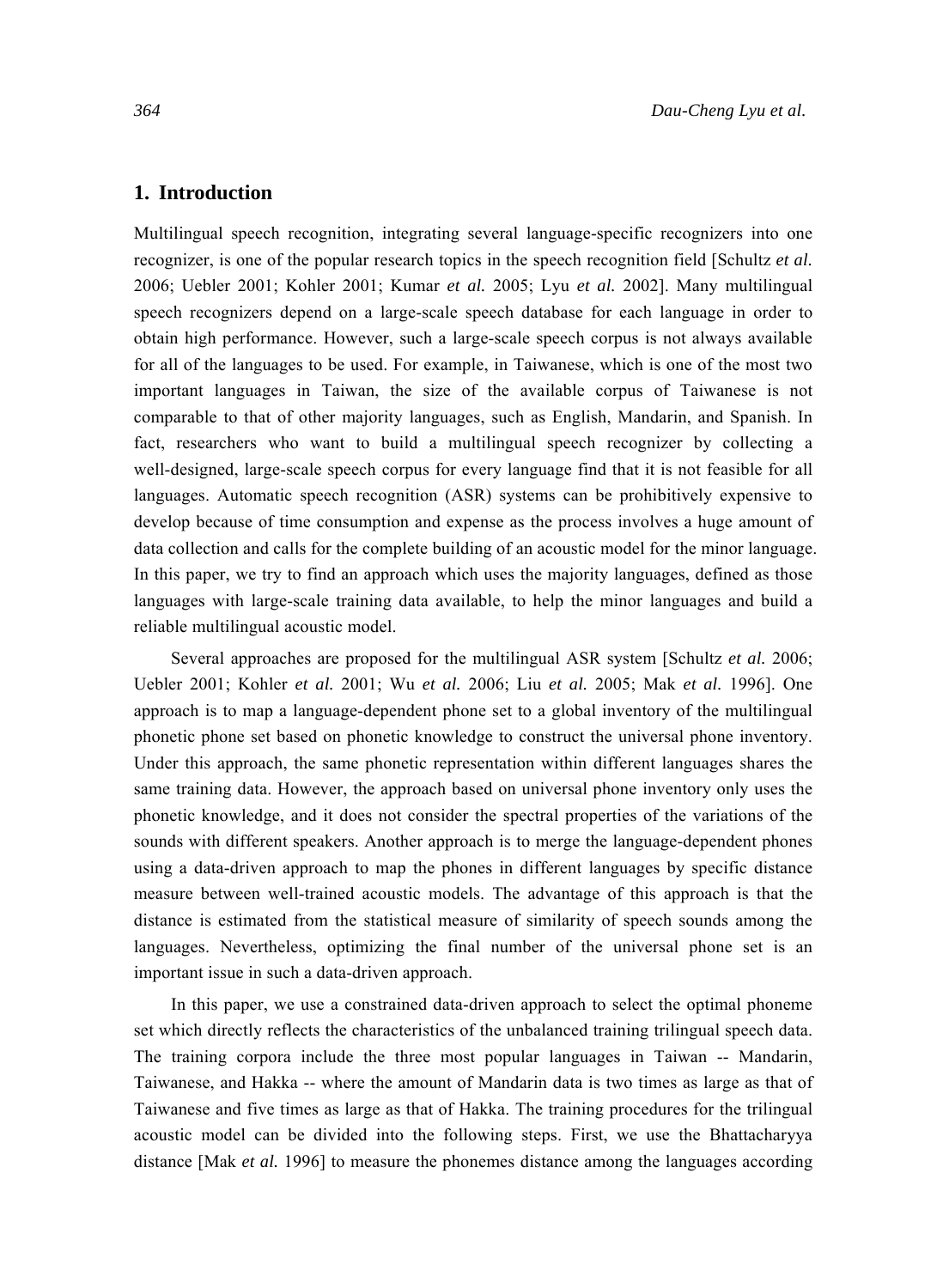to well-trained acoustic models. Then, we apply a 2-step clustering using the hierarchical agglomerative clustering (HAC) [Fowlkes *et al.* 1983] with delta Bayesian information criteria  $(\triangle BIC)$  [Tristschler *et al.* 1999] to automatically select the optimal context dependent phoneme (CDP) set. The first clustering step is to generate context-independent phoneme (CIP) clustering rules. In the second clustering step, we use the rules as phonetic knowledge to constrain the CDP clustering. After the clustering procedures, we generate the new phoneme set where the sounds with the same label will share the training data. Finally, to optimize the acoustic model of the new phoneme set, we use a model complexity selection (MCS) [Anguera *et al.* 2007] to adjust the number of Gaussian components in the Gaussian mixture to balance between the new phoneme set and the unbalanced training data.

This paper is organized as follows. In Section 2, we introduce the three main languages in Taiwan -- Mandarin, Taiwanese, and Hakka -- and also discuss their linguistic and phonetic characteristics. In Section 3, we use a knowledge-based approach to build two baseline systems, a language-dependent and a language-independent recognizer, on an unbalanced speech corpus. In Section 4, we describe our proposed approach to automatically optimize a multilingual acoustic model, including three components: CIP clustering, CDP clustering, and MCS. Then, several experiments are conducted for comparison with the baseline system and the decision tree based approach. Finally, we summarize our key contributions of this paper.

## **2. Linguistic and Phonetic Properties of Mandarin, Taiwanese and Hakka**

The goal of this paper is to use a majority language, like Mandarin, to assist minor languages, such as Taiwanese and Hakka, to train a unified acoustic model for a trilingual ASR system. In order to efficiently combine the acoustic units among the languages, some basic knowledge, such as the phonetics, phonology, and other linguistic aspects, is essential. In this section, we will introduce the linguistic and phonetic characteristics of the three languages.

#### **2.1 Linguistic Properties**

Mandarin, Taiwanese, and Hakka are the three main languages in Taiwan. Mandarin is the most important language in ethnically Chinese societies, because of its huge population and the potentially huge market. Another language, Taiwanese, is the mother tongue of more than 75% of the population in Taiwan. In addition, 10% of the local population uses Hakka as their first language. In fact, many people can use any two of these three languages. Due to this distribution, Taiwan is a bilingual, or even a trilingual society. On the other hand, the three languages, also used by many overseas Chinese living in Singapore, Malaysia, Philippine, and other areas of Southeast Asia, are the members of the Chinese language family. Some people prefer to call them "dialects" but, unlike dialects in other languages, which are usually mutually intelligible to each other, the "dialects" in spoken Chinese are almost completely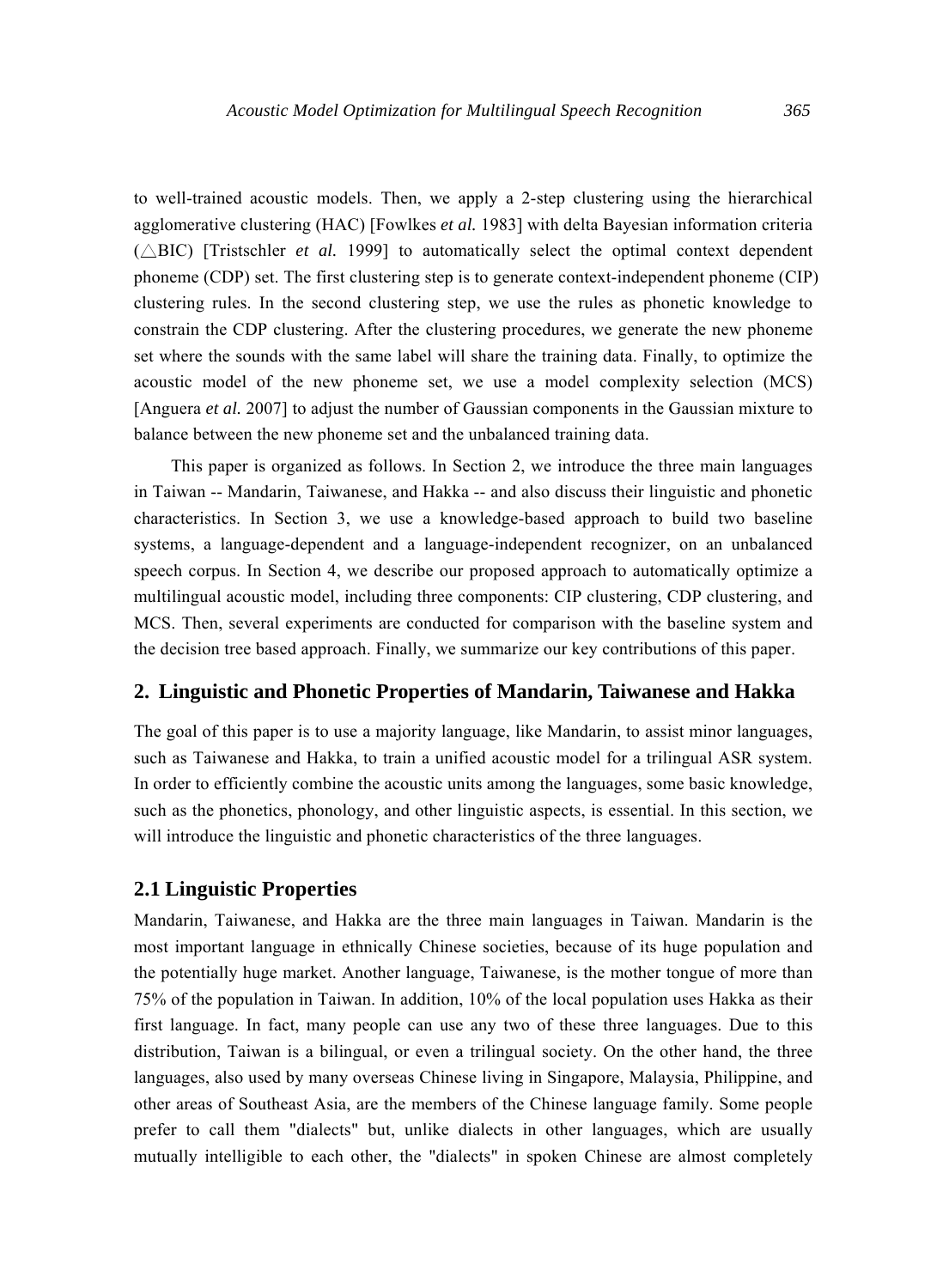mutually unintelligible. Due to their mutual unintelligibility, we prefer to call Mandarin, Taiwanese, and Hakka three languages.

#### **2.2 Phonetic Properties**

To express the three languages in phonetic properties, we applied a heuristic mapping approach based on the Formosa Phonetic Alphabet (ForPA), an easy-to-use transcribing system for the trilingual speech data of these three languages [Lyu *et al.* 2004]. Basically, the Mandarin Phonetic Alphabet (MPA, also called zhu-in-fu-hao) and Pinyin (han-yu-pin-yin) are the most widely known phonetic symbol sets to transcribe Mandarin Chinese, but both of these systems are designed for Mandarin. ForPA is designed for transcribing Mandarin, Taiwanese, and Hakka for linguistic computing. Generally speaking, ForPA might be considered as a subset of IPA [Mathews *et al.* 1975], but it is more suitable for applications to the languages used in Taiwan.

These three languages are monosyllabic languages; therefore, a syllable, the smallest meaningful unit, is the basic pronunciation unit of the Chinese languages. Although the three languages have similar CV (C: Consonant, V: Vowel) structure at a syllabic level, Taiwanese and Hakka have much more abundant variation in allowing syllable-final consonants, including -p, -t, -k, -h. Totally, there are 408 base syllables in Mandarin, 709 base syllables in Taiwanese, and 777 base syllables in Hakka. The total number of the union set of syllables among the languages is 1333, and only 141 syllables are in common.

In the phonemic level, there are 21 consonants and 9 vowels in Mandarin, while there are 18 consonants and 16 vowels in Taiwanese. In Hakka, there are 20 consonants and 25 vowels. Therefore, the total number of phonemes is 30, 34, and 45 for Mandarin, Taiwanese, and Hakka, respectively. Additionally, some of the phonemes in the three languages are labeled with the same symbols by phoneticians, meaning that they are phonetically very close. In our observation, only 26 phonemes are truly in common. The common phonemes can share acoustic data among the languages. We list the statistical information of several different phonetic units in these three languages in Table 1.

*Table 1. The statistic information of all Mandarin (M) Taiwanese (T) and Hakka (H) linguistic units in two levels: the numbers of phoneme*  $(N_p)$ *, the numbers of syllables (NS), where ∩and*∪ *represent intersection and union of sets, respectively.* 

|           | Μ   |      | Н    | $M \cup T \cup H \mid M \cap T \cap H$ |     |
|-----------|-----|------|------|----------------------------------------|-----|
| $\rm N_p$ | 30  | 34   | 45   | 73                                     | 26  |
| $\rm N_S$ | 408 | 709  | 777  | 1333                                   | 141 |
| $N_{tri}$ | 530 | 1000 | 1049 | 1740                                   | 214 |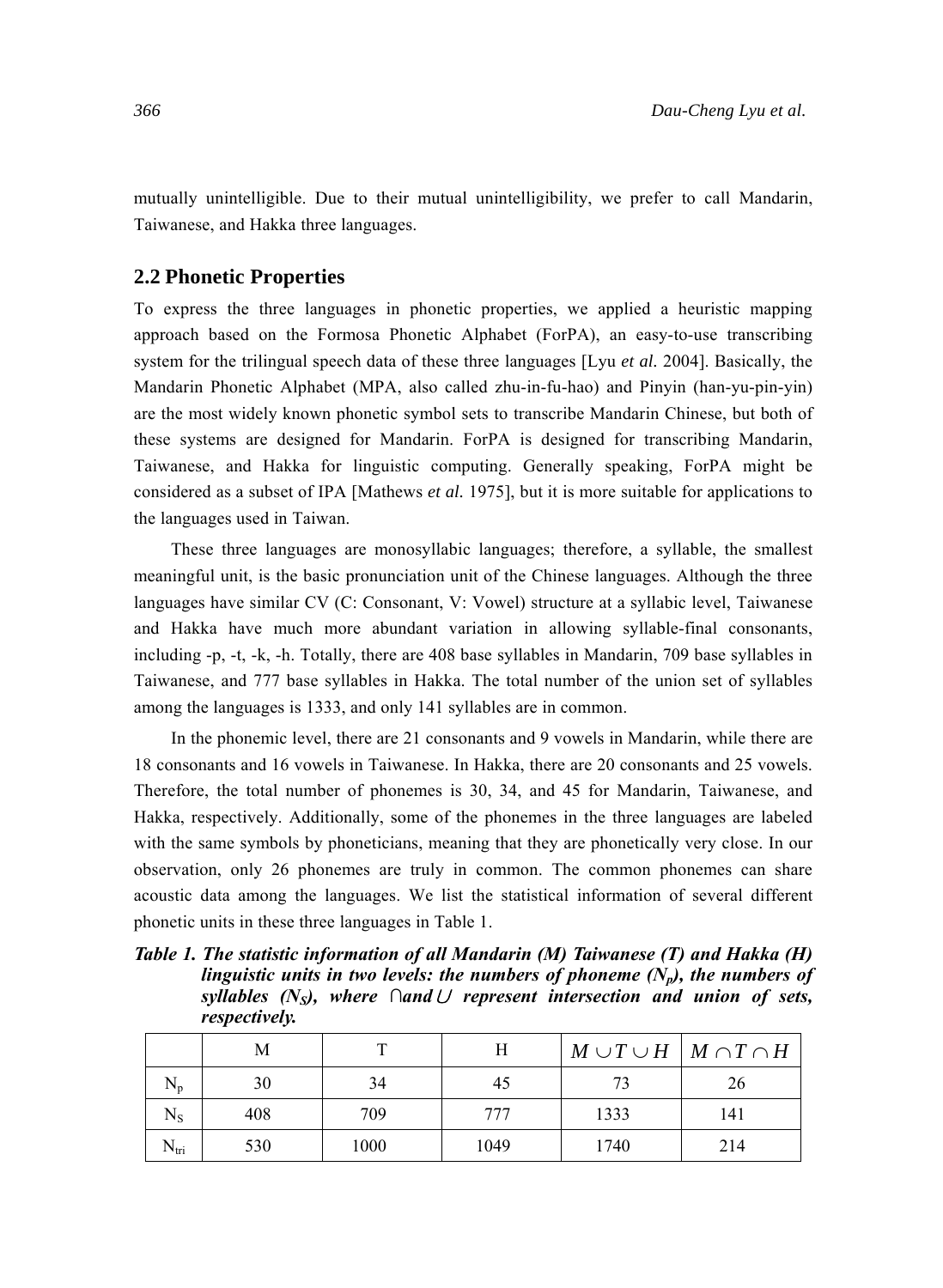#### **3. Language-Dependent and Language-Independent System**

In this section, we describe two ASR systems A) language-dependent ASR and B) language-independent ASR. The first one is solely trained on a single language for each language, and we combine each recognizer into one recognizer as the language-dependent ASR system. The second one uses a universal phoneme inventory to map phonemes among the languages and build the common recognizer in one level. In the following, we first introduce the speech corpora for training the acoustic models, and then we report the performance of the two systems. Of course, some discussions are also included at the end of this section.

#### **3.1 Trilingual Speech Corpus**

In order to simulate the available speech data in Taiwan, we use an unbalanced trilingual speech corpus for all of the experiments of this paper. The details of the corpus are listed in Table 2. Three languages are included -- Mandarin Taiwanese, and Hakka -- which are recorded with a 16 kHz, 16-bit, microphone channel. There are 100 speakers, 50 speakers each for Mandarin and Taiwanese, for the training set. Each of the speakers recorded two sets of phonetically balanced utterances, and each of the utterances contained one to four syllables. In the Hakka training set, there were only two speakers; one speaker recorded two monosyllabic sets, and the other speaker recorded 4320 phonetically balanced utterances. In the two monosyllabic sets, we included the two main Hakka accents, Miaoli and Hsinzu, of Taiwan. The former contains 2269 tonal syllables, and the latter contains 2970 tonal syllables. As we mentioned before, the training sets of the corpus are unbalanced, where the total number of hours for Taiwanese is about half of that of Mandarin, and the amount of the speech data in Mandarin is five times as large as that of Hakka. For the test set, another 21 speakers recorded the test speech, with a total length of almost 1 hour.

|                     | language  | number of<br>speakers | number of<br>utterances | speech length<br>(in hours) |
|---------------------|-----------|-----------------------|-------------------------|-----------------------------|
|                     | Mandarin  | 100                   | 43,087                  | 10.9                        |
| <b>Training Set</b> | Taiwanese | 50                    | 22,851                  | 5.2                         |
|                     | Hakka     | 2                     | 9559                    | 2.1                         |
|                     | Mandarin  | 10                    | 1,000                   | 0.29                        |
| <b>Test Set</b>     | Taiwanese | 10                    | 1,000                   | 0.27                        |
|                     | Hakka     |                       | 834                     | 0.43                        |

*Table 2. Statistics of training and testing the trilingual speech corpus.*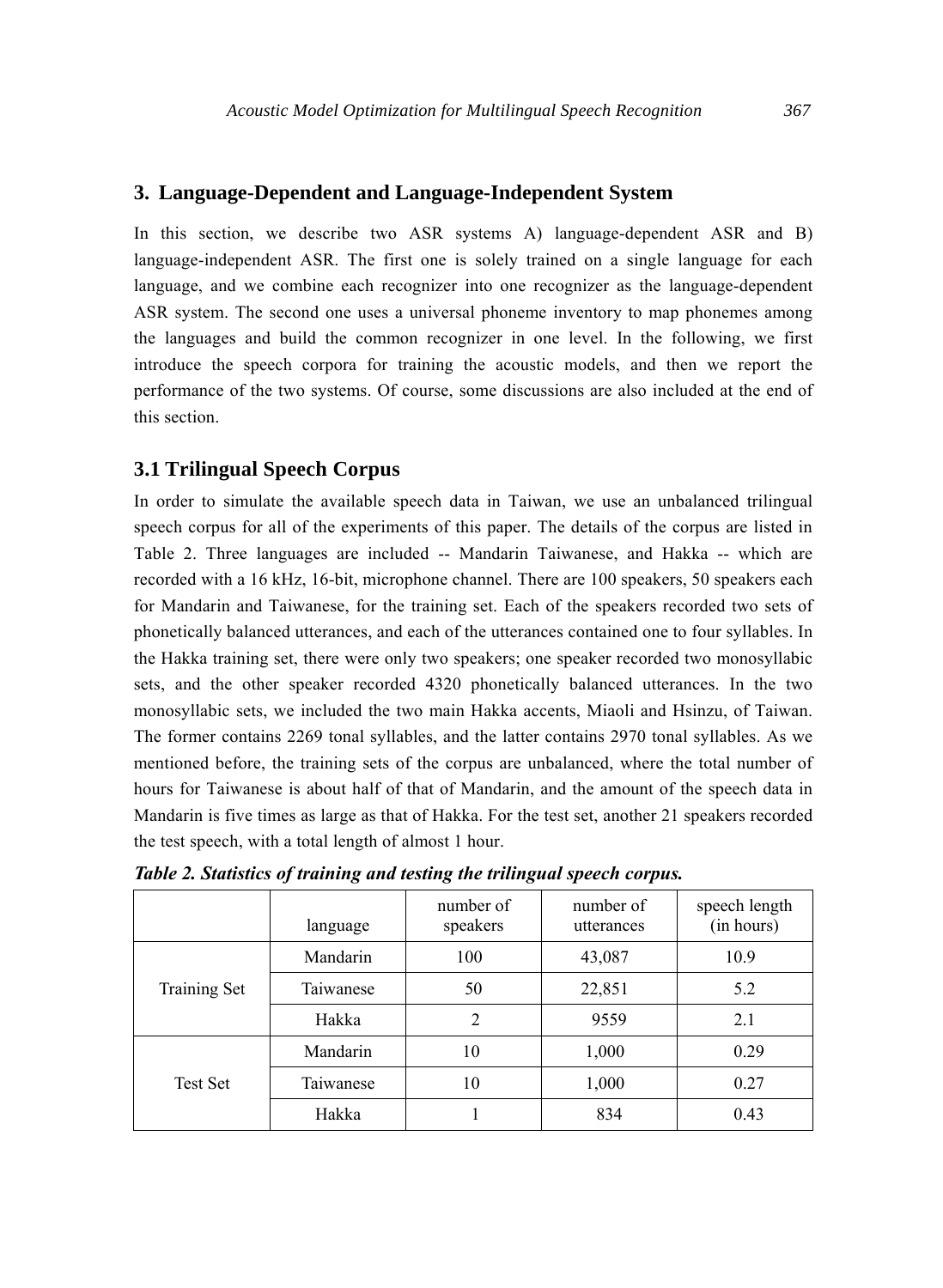#### **3.2 Language-Dependent System**

For the language-dependent recognizer for the trilingual speech, we trained a monolingual acoustic model for each of the languages using individual language training speech data. After that, we combined the monolingual acoustic model of all languages into a single one. Based on the units of each monolingual acoustic model having their language tags, they do not share the training data. For example, unit /a/ for Mandarin is labeled as /a\_M/, /a\_T/, and /a\_H/ for Taiwanese and Hakka as well. The same ForPA symbols among the languages cannot share parameters in the acoustic model. Therefore, the size of the parameters will increase proportional to the number of languages. The number of tri-phone context-dependent acoustic phone models for the language-dependent system is 2579.

The experimental setups are described as follows. For the feature extraction, each frame of short-time speech waveform is represented by a feature vector consisting of 12 mel-frequency cepstral coefficients (MFCCs), energy, their first order derivatives (delta coefficients), and second order derivatives (delta-delta coefficients). Each of the frames is 20 milliseconds in length with 10 milliseconds shifting, which means that the adjacent frames have a 10 milliseconds overlap. For the acoustic modeling, we used the Hidden Markov Model (HMM) for constructing a context-dependent acoustic phone model, and each of the HMMs has three states. For the language modeling of each language, a uniform distribution is used, which implies that the perplexities of the language model of Mandarin, Taiwanese, and Hakka are 408, 709, and 777, respectively. The acoustic model and the Viterbi decoding used to generate the recognized syllable sequences are implemented with HTK [Young *et al.* 2002].

The language-dependent systems are trained and evaluated only on language specific data, and the results are shown in Figure 1. Basically, the syllable error rate is positively correlated to the perplexities of the language model. For example, the highest perplexity among the three languages is Hakka, 777; therefore, the average syllable accuracy rate of Hakka is 33.9%. In contrast, the smallest perplexity is Mandarin, and the average syllable accuracy rate of Mandarin is 60.8%. We believe both the perplexity of language modeling and the amount of training data influence the results. Due to the lack of training data, the highest performance of Hakka is achieved when the number of Gaussian components in the Gaussian mixture is only 4. When we increased the number of Gaussian components in the Gaussian mixture, the performance dropped. On the other hand, Mandarin achieved the highest performance when the number of Gaussian components in the Gaussian mixture was 32, and the performance steadily increased when we increased the number components in the Gaussian mixture.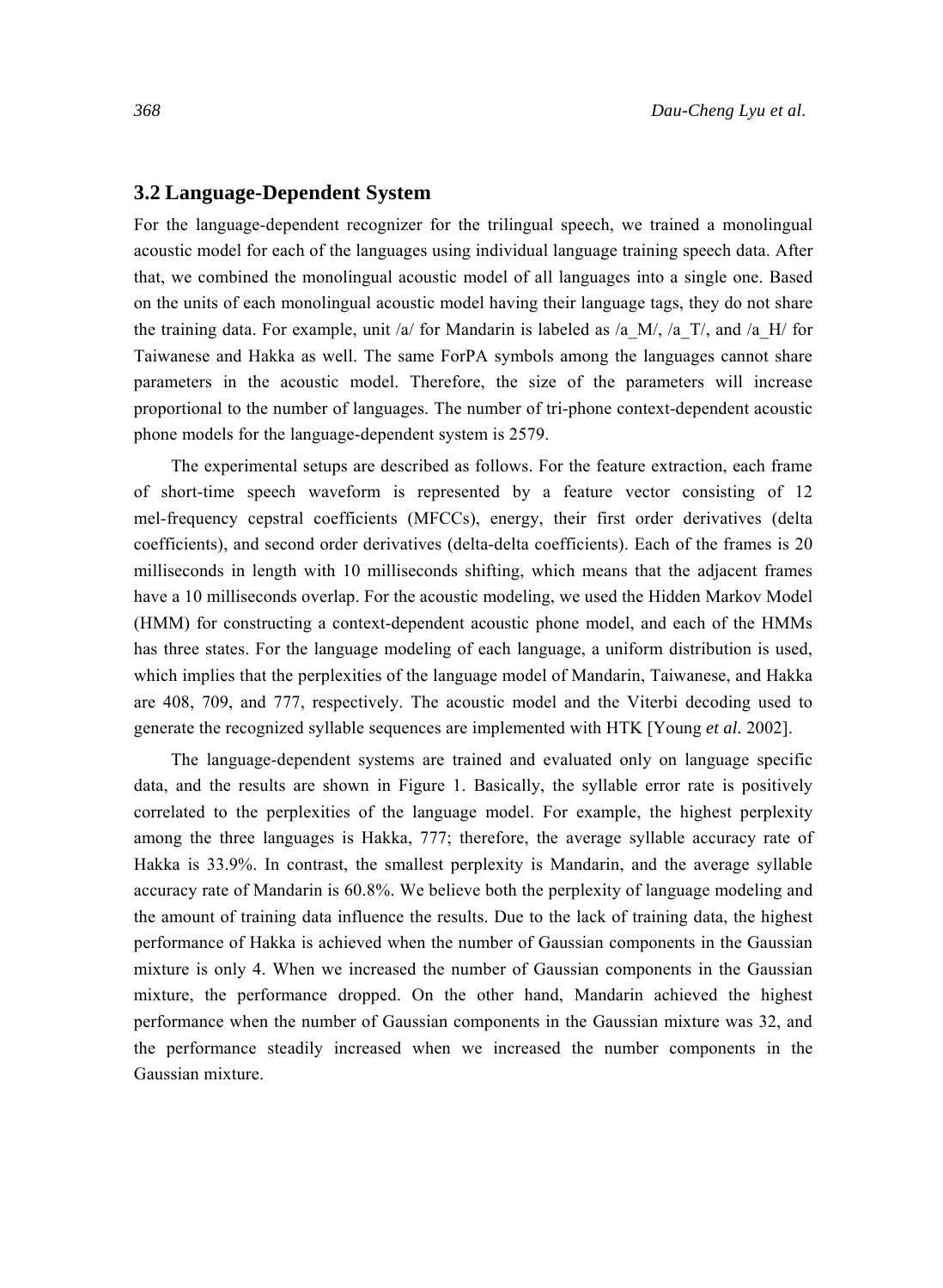

## *Figure. 1. The syllable accuracy rates of the language-independent system with different maximum number of the Gaussian components in a Gaussian mixture per state, where "LD-H-777" represents language-independent system tests on Hakka utterance with 777 language model perplexity.*

## **3.3 Language Independent System**

The basic concept of language-independent acoustic modeling is a knowledge-based model by sharing of the phonemes among the languages. The sound representations of phonemes are so similar among the languages that phonemes can be considered as units independent of the training set language. In this paper, we use ForPA to transcribe the sounds among the languages. In this method, the similarities of sounds are classified based on phonetic knowledge. Sounds with the same phonetic labeling that exist in different languages share the data. Like the other language-independent recognition system [Marthi *et al.* 1999], the phonemes of different languages which belong to the same ForPA units share data from different languages during training. In this way, we combine the acoustic model from the three languages, and the size of the acoustic models would not increase as large as the number of languages added. The acoustic model is unified in the language-independent speech recognition system. Due to the sharing of the training data among the languages, each parameter of a common phoneme in the acoustic model will get more available data for estimation than in language-dependent systems.

Two results are shown in Figure 2 and Figure 3. The result in Figure 2 was derived from the language-independent acoustic model with a language-specific language model, and that in Figure 3 was derived from the language-independent acoustic model with a unified language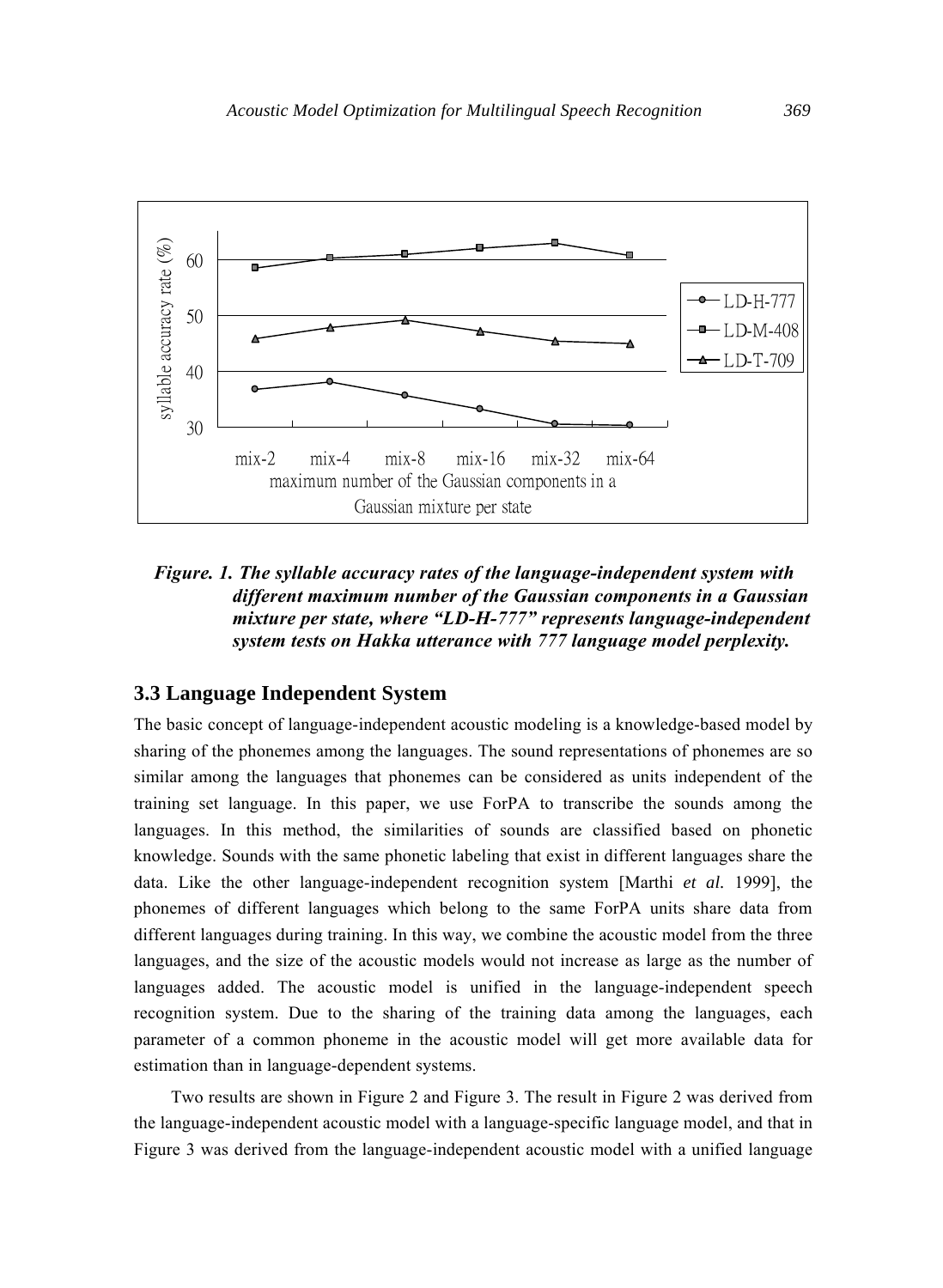model. For example, "LI-H-777" means that we used all of the training data in the three languages to build a language-independent acoustic model, and evaluated Hakka utterances only used the Hakka language model, where the perplexity of the language model was 777. On the other hand, the system, "LI-H-1333", used the language-independent acoustic model and tested Hakka utterances with the unified language model, and the perplexity of language model was 1333.



 *Figure 2. The syllable accuracy rates of LI system with the language-specific language model in different maximum numbers of Gaussian components in a Gaussian mixture per state.* 



*Figure 3. The syllable accuracy rates of LI system with the unified language model in different maximum numbers of Gaussian components in a Gaussian mixture per state.*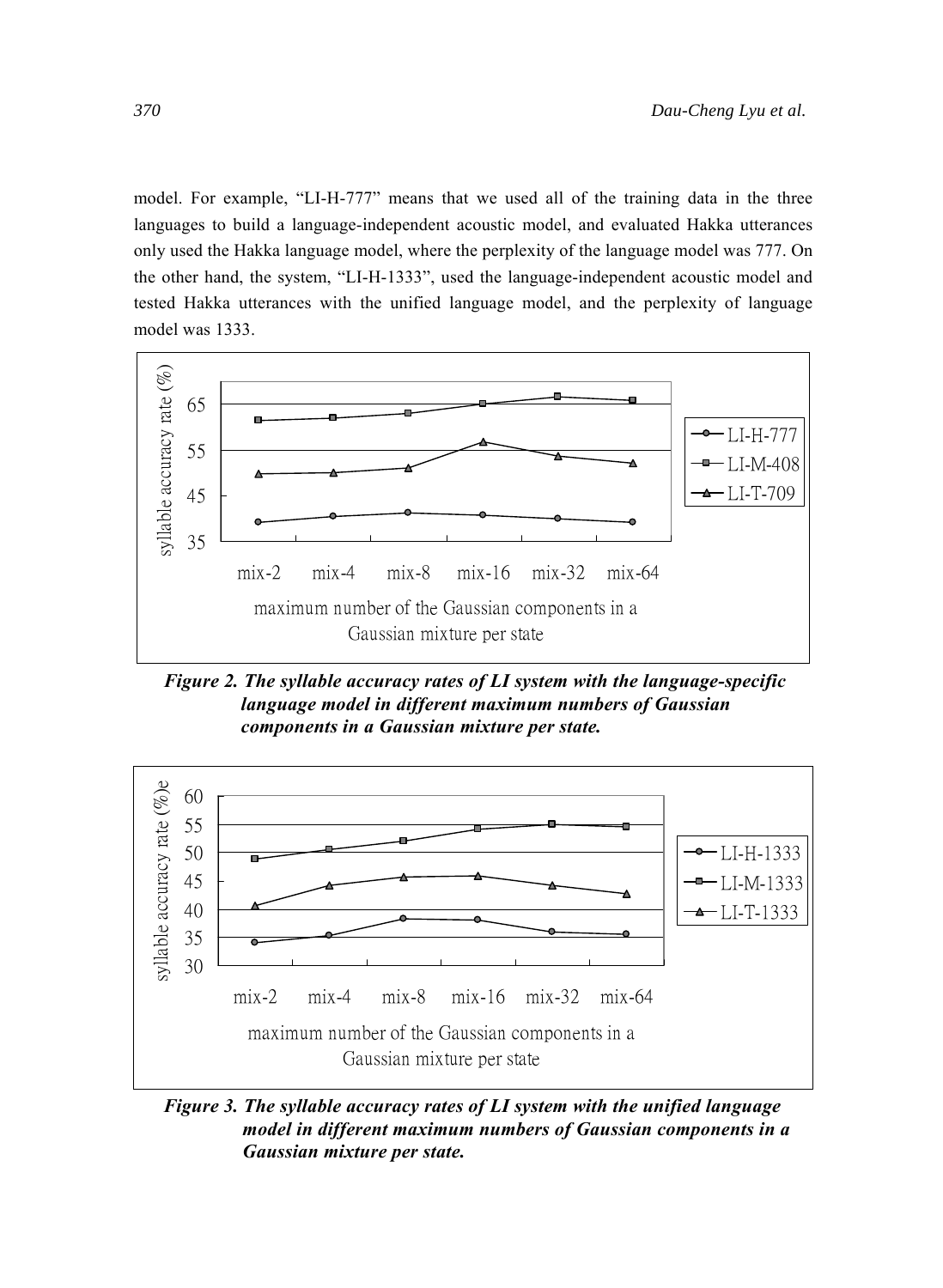Obviously, due to the sharing of training data, we obtained better performance from the language-independent acoustic model with the language-specific language model than from the language-dependent system. The average of the syllable accuracy rates for Mandarin, Taiwanese, and Hakka are 63.9%, 52.3%, and 40.1%, respectively. On the other hand, the performance dropped reasonably when we used the language-independent language model, where the language perplexity is 1333, compared with that of the language-specific case. The best performance for Hakka with the language-independent recognition system used 8 Gaussian components in a Gaussian mixture per state, but that of the language-dependent recognition system used only 4 Gaussian components in a Gaussian mixture per state. This means that the training data sharing from Mandarin helps Hakka, because some of the sounds of Hakka can get training data from the sounds of Mandarin if they share the same ForPA labels.

Based on this experiment, we had the following two conclusions: first, the number of Gaussian components in a Gaussian mixture for such a small amount of Hakka training data in the acoustic model was too large, thereby causing the poor performance. Therefore, when we used too many parameters in the number of Gaussian components in a Gaussian mixture per state, it made their estimations become unreliable because the available training data was insufficient to accurately estimate the parameters. According to this fact, second, we have to find a way to decrease the parameters in the acoustic model and give the retrenched parameters "more" training data to estimate.

#### **3.4 Discussion**

According to the performance of the baseline results of language-dependent and language-independent systems, we have found that the accuracy rate is positively correlated to the amount of training speech. This means that if we have more available training data, we may obtain higher performance. This assumption is reasonable, because, if the parameters in the acoustic model have more data for estimation, the parameters will be more reliable. However, it is time consuming and expensive to collect more training data for a new language, especially a minor one. On other words, it is not always feasible for all of the languages to get as large training data as possible. As a result, the performance of the minor language, Hakka, is not comparable with that of the majority language, Mandarin. Since the problem of training data shortage will encumber the overall performance of multilingual speech recognition, we should find a way to use the available majority language corpus to help the ASR system in the minor language to balance the total parameters in the acoustic model between the available training data.

A training data sharing approach of acoustic modeling in multilingual speech recognition helps the minor language to perform well based on the information found in the majority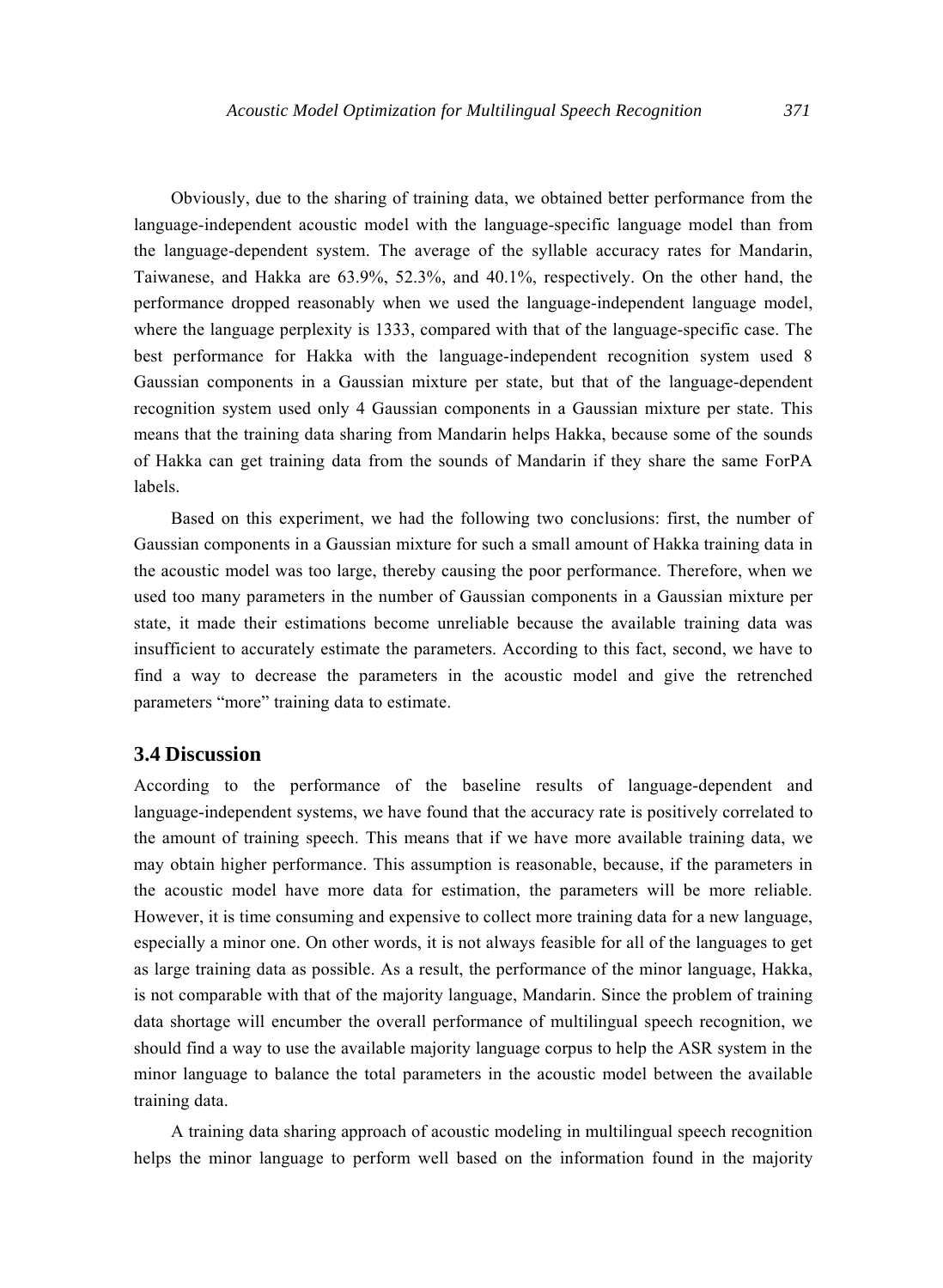language. In our previous bilingual speech recognition experiments [Lyu *et al.* 2008], we clustered similar phonemes so the total numbers of the phoneme set in the acoustic model reduced and required fewer parameters to get sufficient training data for estimation. As sufficient data becomes available, parameter estimating will be more robust. Furthermore, the number of mixtures in the acoustic models is also a critical factor influencing the recognition performance when using an HMM-based recognizer. According to our Hakka experiments, when we increased the number of Gaussian components in a Gaussian mixture in the minor language, the accuracy rate dropped. Contrary to the result of the minor language, the accuracy rate of the majority language increased as the number of Gaussian components in a Gaussian mixture increased. Based on the above analysis, we identify the following two issues in order to improve the final performance using the unbalanced trilingual corpus.

- How to efficiently cluster similar phonemes in these three languages then automatically decide the final number of phonemes in the acoustic model of the trilingual recognizer. In other words, we need to redefine the acoustic unit and make the parameters in the acoustic model have sufficient training data to evaluate and then get better performance in the unbalanced speech corpus.
- The number of Gaussian components in a Gaussian mixture within a state should depend on the amount of the available training data. We should not increase the mixtures blindly.

In order to cluster the phonemes, we should first analyze the shortage condition of the training data of all the languages. To get such the knowledge, the training data should be totally "observed". After observation, we recognize all the conditions of the training data of each language then generate the clustering rules to refine the phoneme set based on the observed data. In fact, this kind of method is a data-driven approach. According to the rules, we generate a new phoneme set which is given a consideration to balance the available training data and the training parameters. Therefore, the parameters of such a new phoneme set will have sufficient training data in an unbalanced corpus. In the next section, we propose an approach which not only automatically optimizes the number of parameters in the acoustic model but also increases the number of mixtures per state depending on model complexity selection.

## **4. Acoustic Model Optimization**

#### **4.1 System Overview**

In this section, we propose an approach integrating three main steps: CIP clustering, CDP clustering, and MCS. The overall diagram is shown in Figure 4. First, we use a data-driven approach to estimate the similarity of the acoustic phoneme from the observed training data of all the languages. Second, based on the similarity measure, we use a clustering algorithm to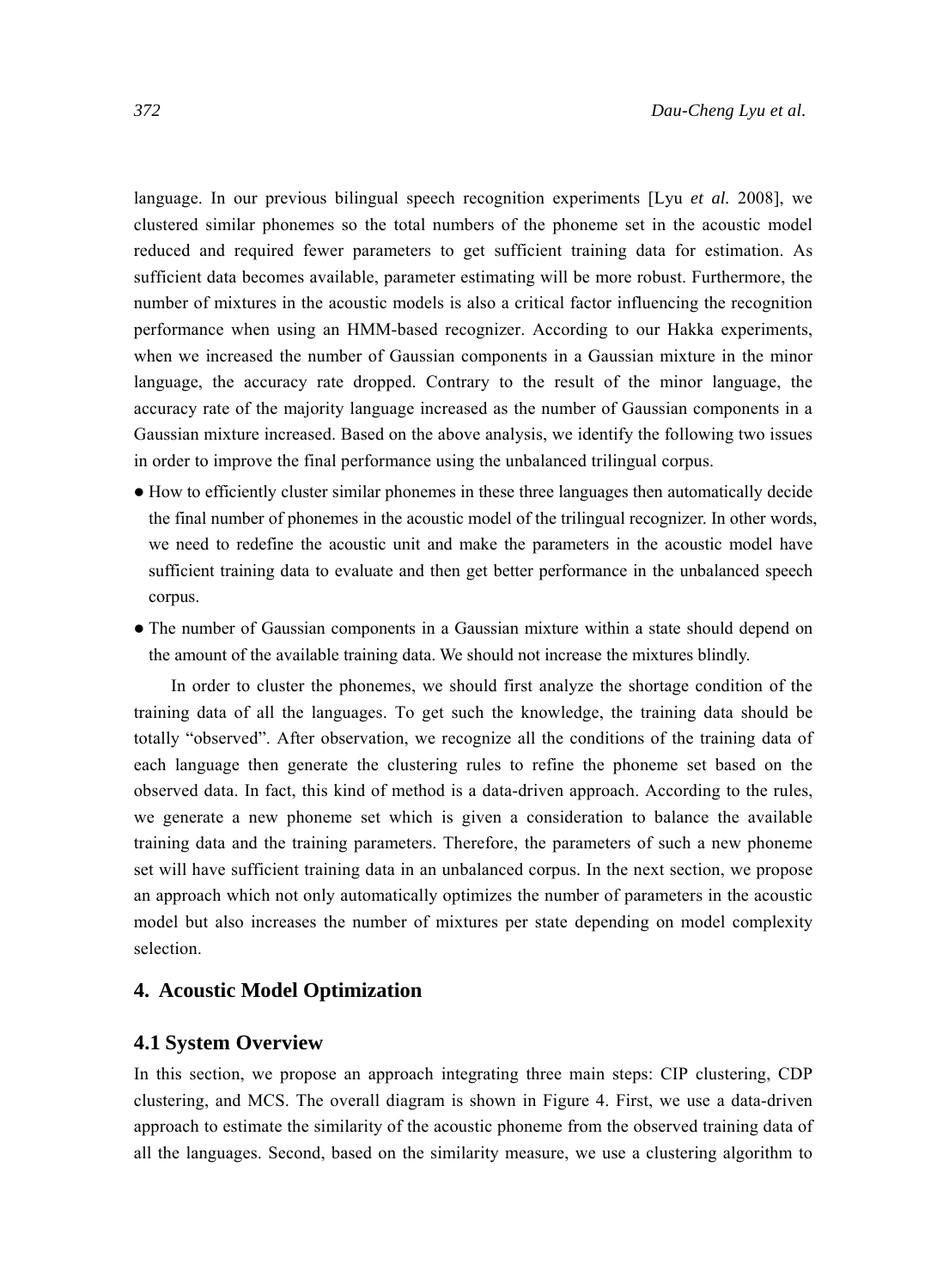

*Figure 4. The overall diagram for automatically optimizing the acoustic models.* 

group the phoneme sets that are similar. In this stage, two algorithms are used: HAC [Fowlkes *et al.* 1983] and $\triangle$ BIC [Schwarz 1978]. The new phoneme set is decided by the  $\triangle$ BIC which is based on the optimal Bayesian model selection criterion; therefore, we called the new phoneme set an optimal phoneme set (OPS). Finally, we use a MCS to adjust the number of Gaussian components in a Gaussian mixture per state of a HMM-based acoustic model. By doing this, we balance the number of Gaussian components in a Gaussian mixture in the OPS and the unbalanced training data. The details of the similarity measurement are described in the following:

Similarity Measurement:

In order to measure the similarity of HMM-based acoustic phoneme model, we introduce a measure distance, Bhattacharyya distance, which is similar to a likelihood ratio test to evaluate a similarity of each phone model in the context independent and context dependent phone acoustic models. The Bhattacharyya distance is a theoretical distance between two Gaussian distributions [Mak *et al.* 1996], and is said to be equivalent to an upper bound on the optimal Bayesian classification error probability. In this stage, the number of the Gaussian components in a Gaussian mixture in each state of a HMM acoustic model is only one. We give a brief review here with the following equation and its notations.

$$
D_{pqi} = \frac{1}{8} (u_{pi} - u_{qi})^T \left[ \frac{\sum_{pi} + \sum_{qi}}{2} \right]^{-1} (u_{pi} - u_{qi}) + \frac{1}{2} \ln \left[ \frac{\sum_{pi} + \sum_{qi}}{2} \right]
$$
(1)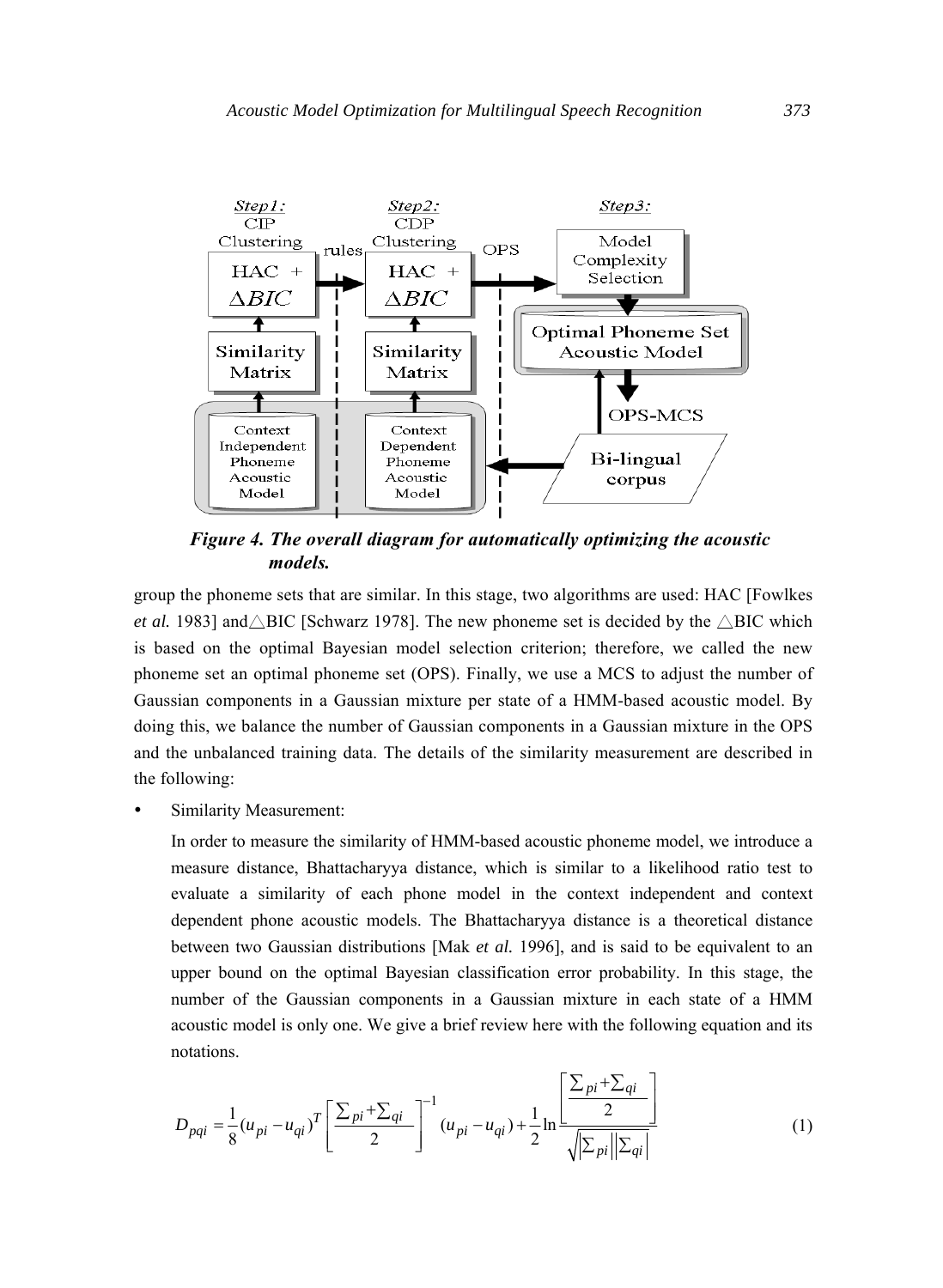where  $D_{pqi}$  is the Bhattacharyya distance between  $p^{\text{th}}$  and  $q^{\text{th}}$  phonemes in  $i^{\text{th}}$  state,  $u_{pi}$  is the mean vector of  $p^{\text{th}}$  phoneme in  $i^{\text{th}}$  state, and  $\sum_{pi}$  is the covariance matrix of the  $p^{\text{th}}$ phoneme in  $i^{\text{th}}$  state.

The first term of the right side in Equation (1) discriminates the class due to the difference between class means, while the second term discriminates the class due to the difference between class covariance matrices.

 $\bullet$  OPS:

The OPS is a CDP set generated by the following two steps. First, we generate CIP clustering rules, which are based on the HAC and  $\triangle$ BIC algorithms. The goal of the rules is to phonetically constrain the next step, CDP clustering. The CDP clustering generating the OPS also uses the HAC and  $\triangle$ BIC algorithms.

 $\bullet$  MCS:

Before MCS, each of the states only contains one Gaussian component. Therefore, the goal of MCS is to increase the number of Gaussian components in a Gaussian mixture in such a way where the increasing rules of the state are in accordance with the available training data corresponding to the state. In fact, MCS is an algorithm to get a balance between the number of the CDP-based acoustic models and the amount of available training data.

## **4.2 CIP Clustering**

The goal of CIP clustering is to obtain phonetic rules to constrain CDP clustering. The procedure is initialized with context-independent phoneme models to select and merge those models that correspond to the two most similar context-independent phonemes iteratively. In order to obtain the hierarchical structure of the phoneme distances, we adopt HAC then use  $\triangle$ BIC to decide the clustering rules of CIP clustering. In this step, if the context-independent phonemes are grouped, the same central context-independent phonemes of the context-dependent phonemes are put in a clustering pool. Then, in the next step, CDP clustering will also use HAC and  $\triangle$ BIC to select final context dependent phoneme to cluster from each of the clustering pools. An example is shown in Figure 5 and Figure 6. A set of context-dependent phonemes with central context-independent phonemes being /c\_M/ and /c\_T/ (as shown in Figure 5) used HAC and  $\triangle$ BIC to find several clustering groups, such as the group of /c  $T+ng/T/$  and /c  $T+er/T/$  in the right part of Figure 6.

There are several algorithms to evaluate the distance of each cluster in HAC, such as the centroid-linkage, average-linkage, complete-linkage, and average-linkage agglomerative algorithms. In this paper, due to its ability to get the best agglomerative coefficient, measuring the clustering structure of the phoneme set, we use the average-linkage agglomerative algorithm with Euclidean distance to construct the hierarchical tree from the similarity matrix.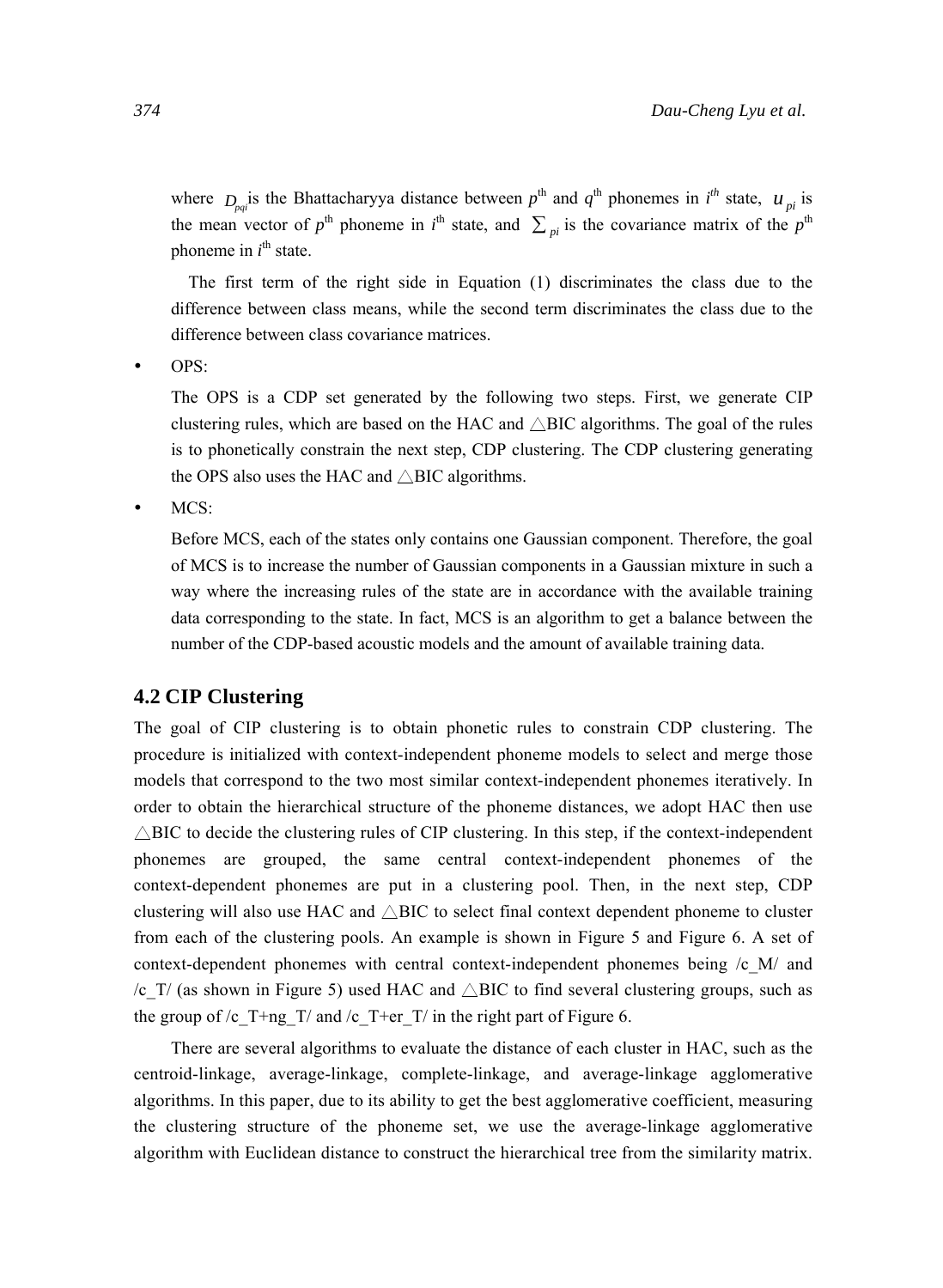The similarity matrix is generated by the similarity measure and the elements of the matrix are context-independent phonemes. The average-linkage agglomerative algorithm is defined the distance between two clusters and measure the average distance between a sample in one cluster and a sample in the other cluster.

$$
d_{avg}(C_p, C_q) = \frac{1}{n_p n_q} \sum_{x \in C_p, y \in C_q} d(x, y)
$$
\n
$$
(2)
$$

where  $n_p$  and  $n_q$  are the numbers of the cluster  $C_q$  and  $C_p$  respectively and x and y are two data points.

 $\triangle$ BIC is the confidence measure to cluster the similar context independent phoneme from the HAC results. Before we describe  $\triangle$ BIC, we should introduce BIC. BIC is an asymtotically optimal Bayesian model selection criterion used to decide which of m parametric models best represents n data samples  $x_1, \ldots, x_n$ , where  $x_n \in R^d$ . Each model  $M_i$ has a number of parameters  $k_i$ . We assume that all the samples  $x_n$  are statistically independent. According to BIC theory [Schwarz 1978], for sufficiently large n, the best state of the data is the one which maximizes.

$$
BIC_i = \log \ell_i(x_1, \dots, x_n) - \frac{1}{2} \lambda k_i \log n \tag{3}
$$

where  $\ell_i(x_1, \ldots, x_n)$  is the likelihood of the data under the model  $M_i$ .

In our case, according to the HAC structure, we select the nearest two nodes for model merging: choose the model  $M_p$  over  $M_q$  if  $\triangle$ BIC defined as BIC<sub>p</sub> – BIC<sub>q</sub> is positive. Based on Equation (3), the formula of  $\triangle$ BIC is written as:

$$
\Delta BIC = -\frac{n_p}{2} \log \left| \sum_p \left| -\frac{n_q}{2} \log \left| \sum_q \right| + \frac{n_r}{2} \log \left| \sum_r \right| + \frac{1}{2} \lambda (d + \frac{d(d+1)}{2}) \log n_r \right| \tag{4}
$$

where  $n_p$ ,  $n_q$  and  $n_r$  are the number of occurrences of node p, q and r where  $n_r$  equals  $n_p$  adding  $n_q$ .  $\Sigma_p$ ,  $\Sigma_q$  and  $\Sigma_r$  are the covariance of the model p, q and r respectively, In practice, we tried to use the value of  $\lambda$  from 0.85 to 1.15, but the final results of  $\triangle$ BIC did not change too much. Thus, we chose one as the value of  $\lambda$ . The results of consonant and vowel of using CIP clustering are demonstrated in Figure 5 and Figure 6, respectively. Table 3 shows that 12 consonants and 20 vowels are merged.

| Consonant | [b_K, d_K, g_K] [b_T, b_M] [d_M, d_T] [g_M, g_T] [h_K, k_M] [p_K, t_K]  <br>$[z_M, z_T, zh_M]$ [c_M, c_T] [s_M, s_T] [l_M, l_T] [rh_M, m_M] [n_M, n_T]                                                                                                                                                               |
|-----------|----------------------------------------------------------------------------------------------------------------------------------------------------------------------------------------------------------------------------------------------------------------------------------------------------------------------|
| Vowel     | [a_K, ann_K] [ng_K, u_K, unn_K] [e_K, enn_K] [ii_K, inn_K] [a_M, a_T,]  <br>$[a_M, o_T, o_{M_T}]$ [er_M, err_M] [e_M, e_T] [inn_M, inn_T] [i_M, i_T]  <br>[ih T, innh T] [ng_M, ng_T] [uk_K, uT_K] [ok_K, op_T] [ak_T, ap_T] [ap_T,<br>$ok_T$ ] [on_T, onnh_T, onn_M, uh_T] [et_T, ek_T] [ennt_K, et_K] [ip_T, it_T] |

*Table 3. The CIP clustering results.*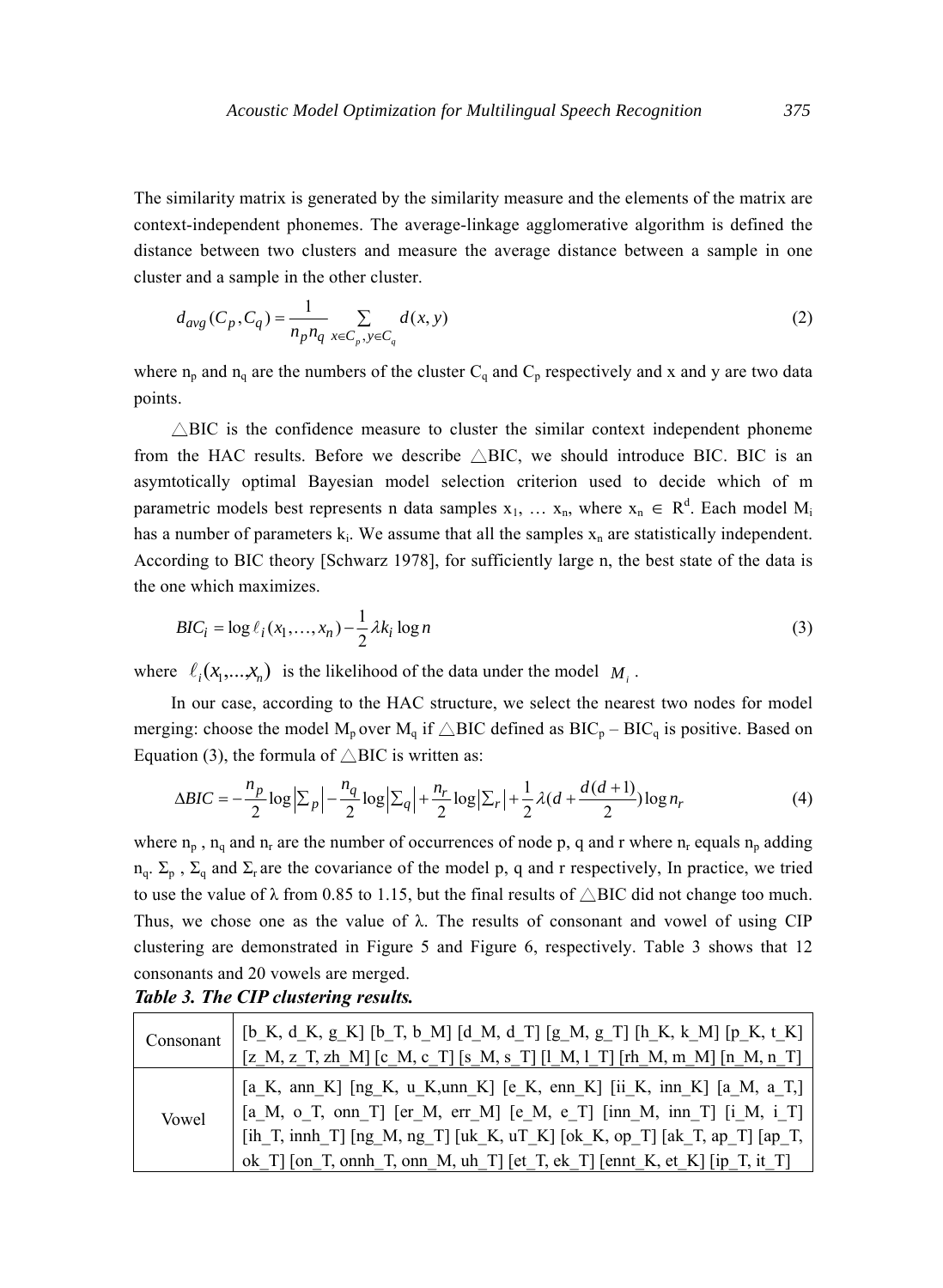

*Figure 5. The consonant example of using HAC and CIP for Mandarin, Taiwanese, and Hakka, where the height is the value of the Euclidean distance among the phoneme models.* 



*Figure 6. The vowel example of using HAC and CIP for Mandarin, Taiwanese, and Hakka.*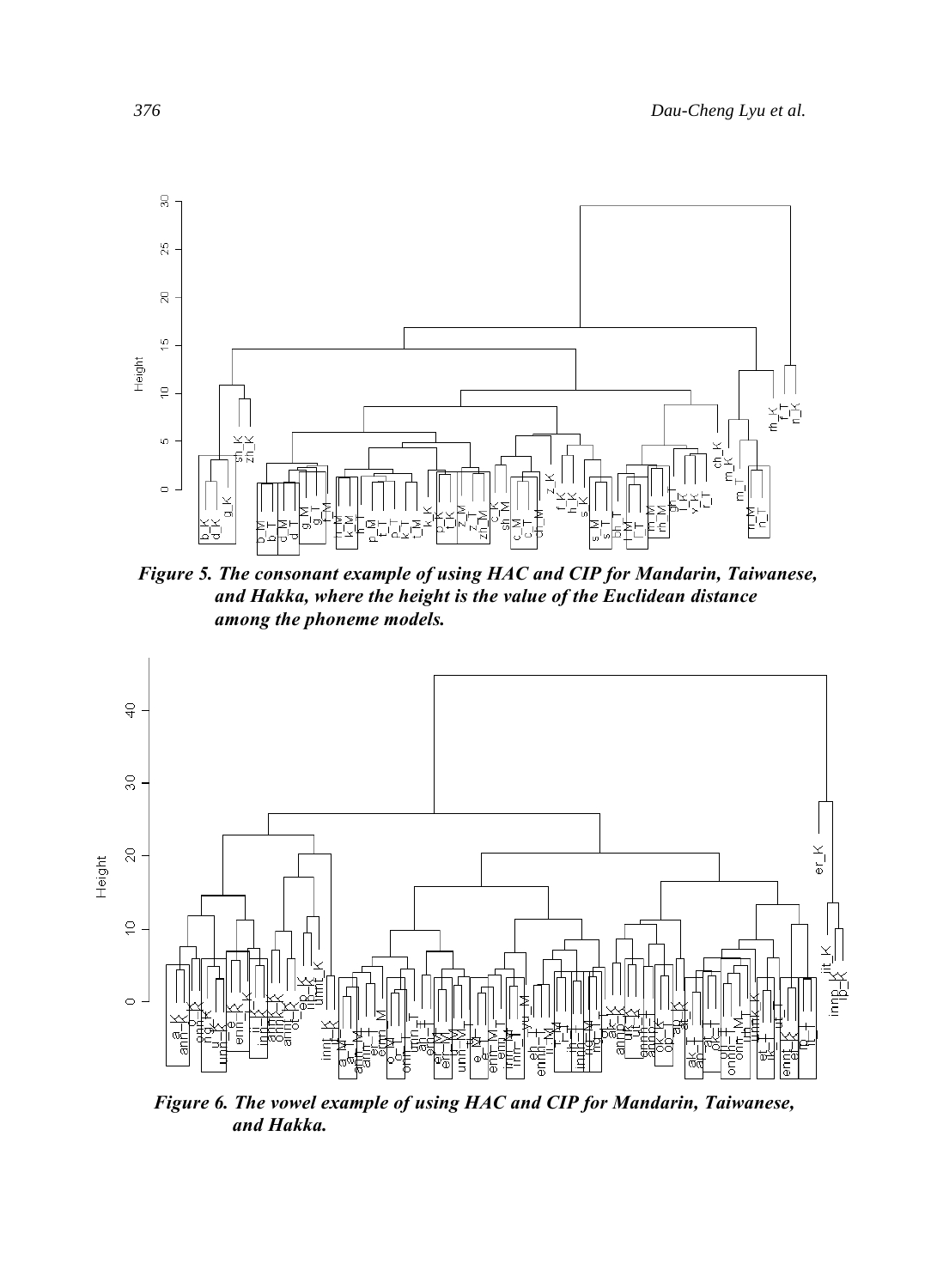## **4.3 CDP Clustering**

Based on the rules derived from CIP clustering, we constrained the CDP clustering. The procedure was the same with CIP clustering, but we used context-dependent phonemes to replace context-independent phonemes. We generated 12 consonant and 20 vowel CDP clusters, and took the merging process for the phonemes /c\_T+\* T/ and /c\_M+\* M/ as an example, which were shown in Figure 7. First, we generated a hierarchical tree whose bottom nodes are context-dependent phonemes containing  $\sqrt{c}$  T/ and  $\sqrt{c}$  M/ in their phonemic transcription using the HAC algorithm based on the similarity matrix. Then, we created a new context-dependent phoneme set using  $\triangle BIC$ . If the value of  $\triangle BIC$  between two context-dependent phonemes or sets is bigger than zero, then the two context-dependent phonemes or the two sets are merged. The merged context-dependent phonemes or the sets are used as the new context-dependent phonemes, and the new context-dependent phonemes in the same group use common training data to train new acoustic models. On the other hand, if the value of  $\triangle$ BIC is negative, the merging process stops.



## *Figure 7. The merging result of LD-CDP, where the center of consonant is /c\_M/ and /c\_T/.*

Another example, shown in Figure 5, is /b\_K/, /d\_K/ and /g\_K/. In our case, the training data of Hakka is one-fifth of that of Mandarin. Therefore, the performance of Hakka's recognizer could not possibly be as good as that of Mandarin if we only used the language-dependent system. Therefore, the results of CIP clustering make a phonetic knowledge rule to put all of the central context-independent phoneme, such as  $/b$  K/,  $/d$  K/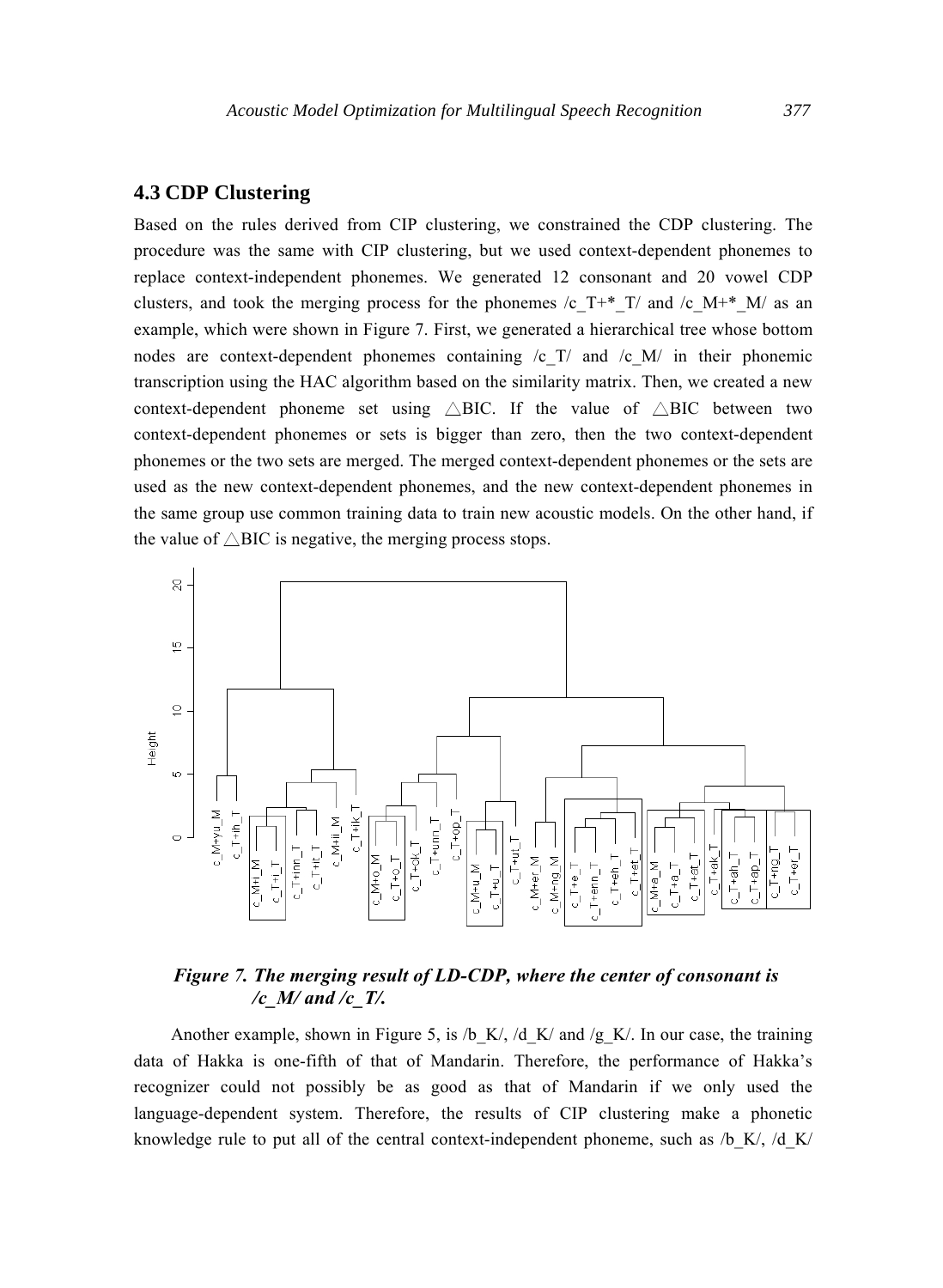and /g\_K/, of the context-dependent phoneme, such as /b\_K+\*/, /d\_K+\*/ and /g\_K+\*/ in a clustering pool. Based on this rule, we used CDP clustering to generate new acoustic units. Essentially, as shown in Figure 8, there are 41 context-dependent phonemes in this clustering pool based on CDP clustering. Then, using HAC and  $\triangle$ BIC, the final 31 new acoustic units are generated. For example, some of the sub-phone such as the first two in Figure 8, /g\_K+ok\_K/ and /g\_K+ok\_K/, are merged. It is noticed that, although the context-independent phonemes of Hakka, /b\_K/, /d\_K/ and /g\_K/, became a confusion set, the final CDP clustering made the set of context-dependent phonemes separable. In Figure 8, we can see, basically, the sub-phones of /g\_K+\*/, /d\_K+\*/ and /b\_K+\*/ are not inter-merged, they are intra-merged. This means that the context-dependent phonemes merge together only when the have the same context-independent phonemes.



*Figure 8. The merging result of LD-CDP, where the center of vowel is /ok\_K/ and /op\_T/.* 

#### **4.4 Model Complexity Selection**

After we generated the OPS using a 2-step data-driven phoneme clustering, we considered the balance between the resolution of the generated OPS and the amount of available training data. For the minor languages, Taiwanese and Hakka, the more Gaussian components in a Gaussian mixture, the lower the accuracy rate we get. Thus, the number of Gaussian components in a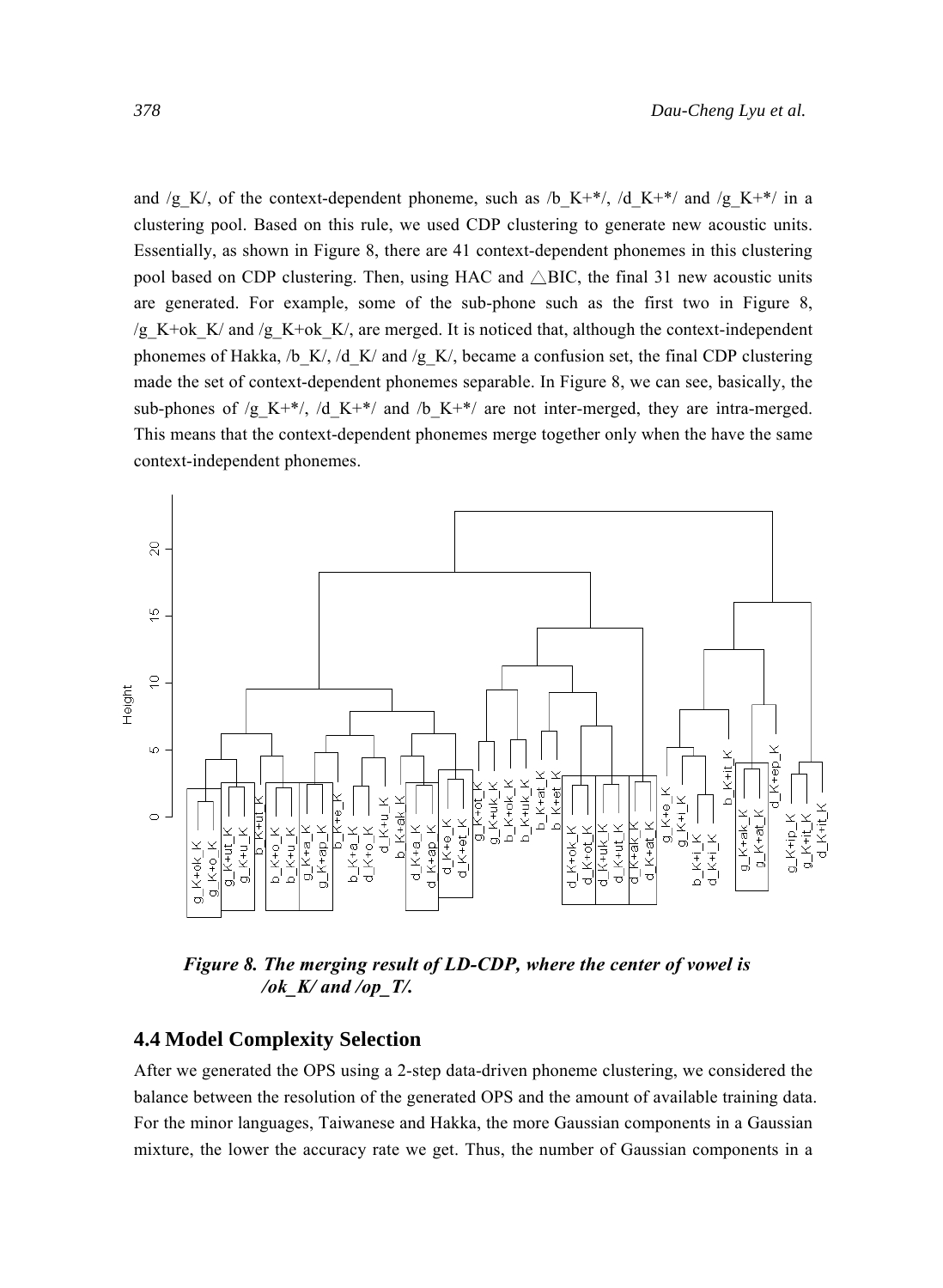Gaussian mixture for each state in the acoustic model should be carefully controlled. According to [Anguera *et al.* 2007], a parametric modeling technique, MCS, is chosen to perform on each state with sufficient training data, and we select the number of Gaussian components in a Gaussian mixture based on the amount of the data frames belonging to the state in the acoustic model. MCS works as follows: whenever there is a change in the amount of data assigned to a model, the number of the available training samples that are assigned to the model is used to determine the new number of mixtures in the Gaussian components in a Gaussian mixture using:

$$
M_p^i = round(\frac{N_p^i}{OR})
$$
\n(5)

where  $M_p^i$  is the number of Gaussian components in a Gaussian mixture of the  $p^{\text{th}}$  acoustic model of the *i*<sup>th</sup> state, and it is determined by the amount of the training data belonging to that model at that occurrence  $N_{n}^{i}$  divided by the occurrence ratio (OR) where OR is a constant value across all training process. Therefore, the final number of Gaussian components in a Gaussian mixture for  $p^{\text{th}}$  acoustic model of the  $i^{\text{th}}$  state depends on the amount of the corresponding occurrence training data.

#### **5. The Experiments of OPS and MCS**

In this section, we used a data-driven approach to train a trilingual acoustic model and built an OPS speech recognition system with MCS under a data unbalanced condition. Then, we performed a series of the experiments to evaluate the system on three languages, Mandarin, Taiwanese, and Hakka. The experiments were divided into two parts: OPS and MCS. In addition, we used a state-of-the-art, decision tree based tri-phoneme clustering method [Young *et al.* 1994], to compare with our proposed approach.

For the MCS part, we increased the number of Gaussian components in a Gaussian mixture per state depending on the training occurrence. This means that when we set the number of Gaussian components in a Gaussian mixture per state to be 16, not all of the states would increase the number of Gaussian components in the Gaussian mixture to 16. If the available training occurrences of the corresponding state are satisfied with Equation (5), the state will adjust to the number of Gaussian components in a Gaussian mixture to be 16. We also used the results of the LI recognition system in Figure 3 for comparison. The LI system described in Section 3 increased the number of Gaussian components in a Gaussian mixture per state in a brute-force manner, which means that when we set the number of Gaussian components in a Gaussian mixture per state to 16, then, no matter how many occurrences the particular state has, all of the states have to adjust the number of Gaussian components in the Gaussian mixture to 16. The results of MCS part are shown in Figure 9 and Figure 10.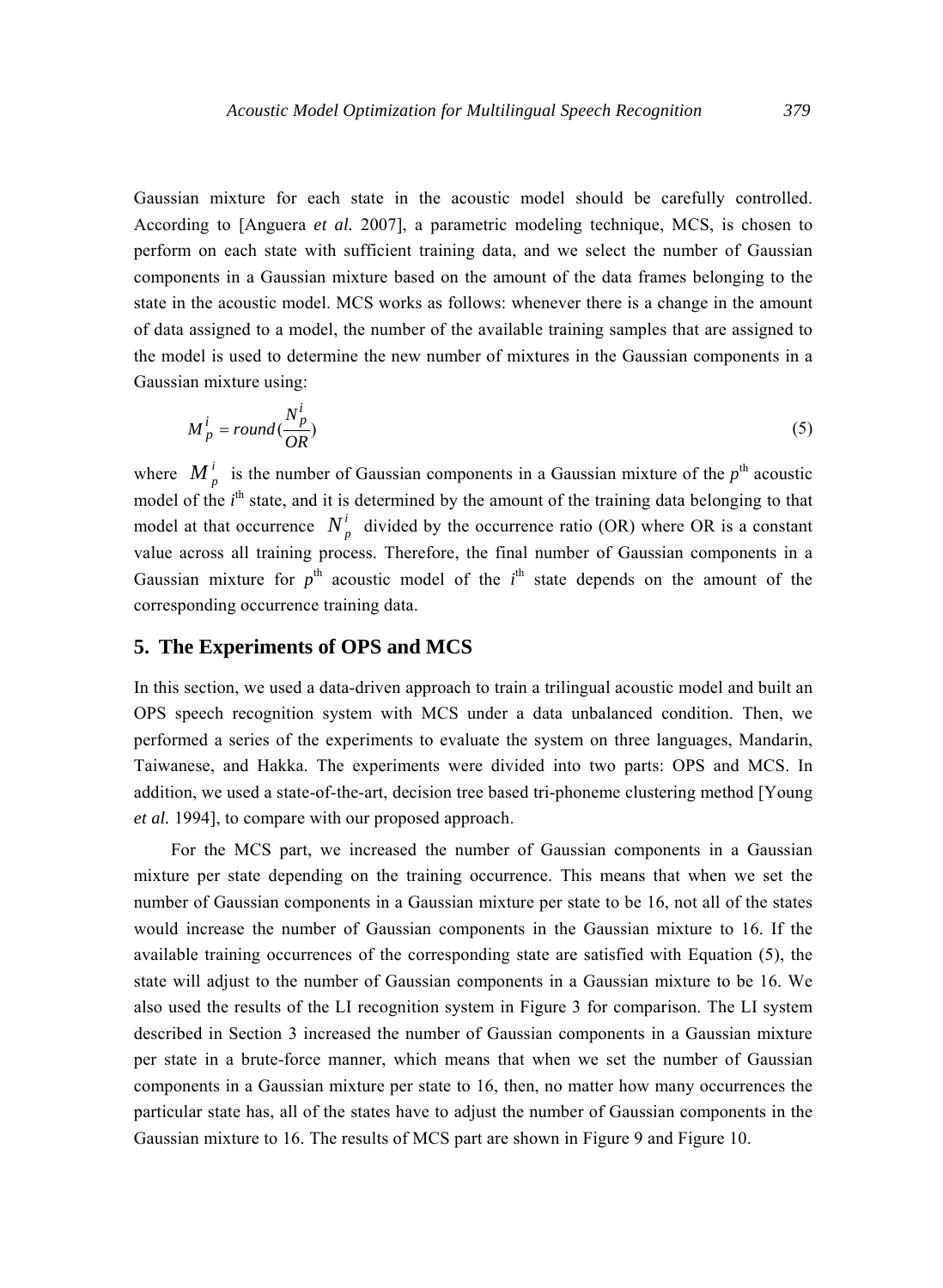For the OPS part, we built an OPS recognizer from the LI-CDP acoustic model based on the three procedures described in Section 4. First, we generated a set of 32 CIP clustering rules from CIP clustering; then, we generated 169 CDP rules to merge the tri-phone model in accordance with these rules. Finally, we obtained 1314 HMMs from LI-CDP's 2579 sub-phones. For each state of the HMMs, we increased the number of the Gaussian components in a Gaussian mixture by MCS approach.

We also compare the performance of a decision tree (DT) approach with our OPS recognition system. The leaf nodes in a DT ASR system are sub-phones, and each node of the tree was associated with a binary question which had been selected from a set derived by linguistic experts. The best question was assigned to a node if it results in a binary splitting with minimal loss of likelihood [Liang *et al.* 1998]. For the other parameter configuration in the experiments, we used the same setting described in Section 3.2, and we showed the results of the decision tree system and OPS in Figure 11 and Figure 12.

#### **5.1 MCS Results**

First, all of the performances of all the languages using MCS (Figure 9) are better than those without using MCS (Figure 3). The average improvements for Hakka, Mandarin, and Taiwanese are 4.5%, 2.5%, and 2.5%, respectively. The best results for LI-system for each of the languages are 42.01%, 58.45%, and 48.79% when the maximum number of Gaussian components in a Gaussian mixture per state is 32, 64, and 32 for Hakka, Mandarin, and Taiwanese, respectively. Second, unlike the results shown in Figure 3, the results in Figure 9 show that increasing of the number of Gaussian components in a Gaussian mixture caused the performance to drop in the Hakka case. This is because of increasing the number of Gaussian components in a Gaussian mixture per state based on the occurrence training data using MCS. The accuracy rate increases when the number of the Gaussian components in a Gaussian mixture is also increased.

To analyze the total number of Gaussian components in a Gaussian mixture in the acoustic model between the system with using MCS and without using MCS, we illustrated the differences in Figure 10. We can see that the average number of the Gaussian components in a Gaussian mixture in LI system without using MCS is almost the same as the maximum number of Gaussian components in a Gaussian mixture. However, for the MCS case, the average number of Gaussian components in a Gaussian mixture of mix-2, mix-4, mix-8, mix-16, mix-32, and mix-64 are 2, 3.1, 6.6, 11.3, 18.1, and 24.5, respectively. Therefore, the total numbers of Gaussian components in a Gaussian mixture using MCS are much fewer than those without using MCS system.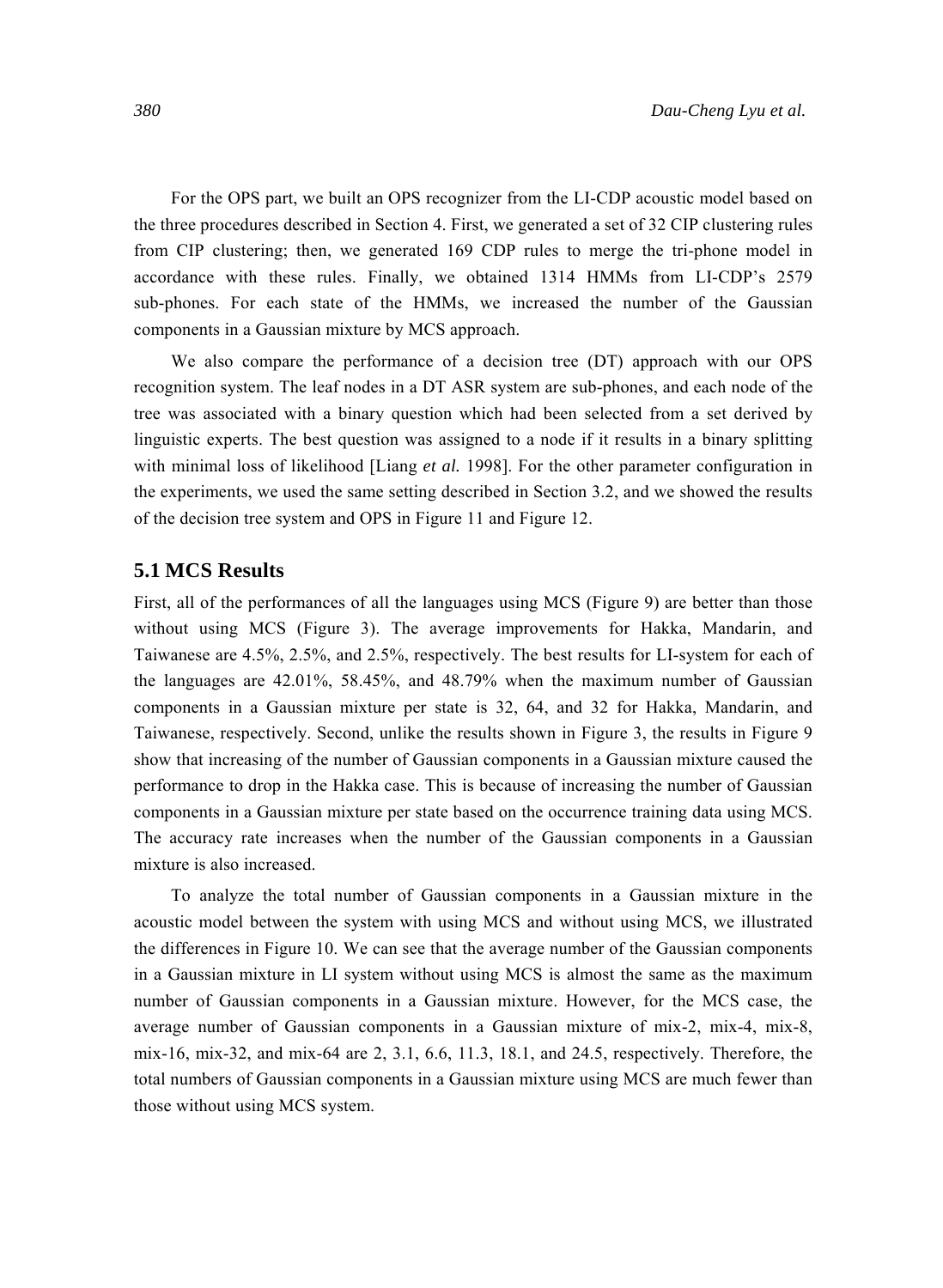

*Figure 9. The syllable accuracy rates of LI system with different maximum number of the Gaussian components in a Gaussian mixture per state using MCS.* 



*Figure 10. The total number of Gaussian components in a Gaussian mixture of the acoustic model in two different approaches.*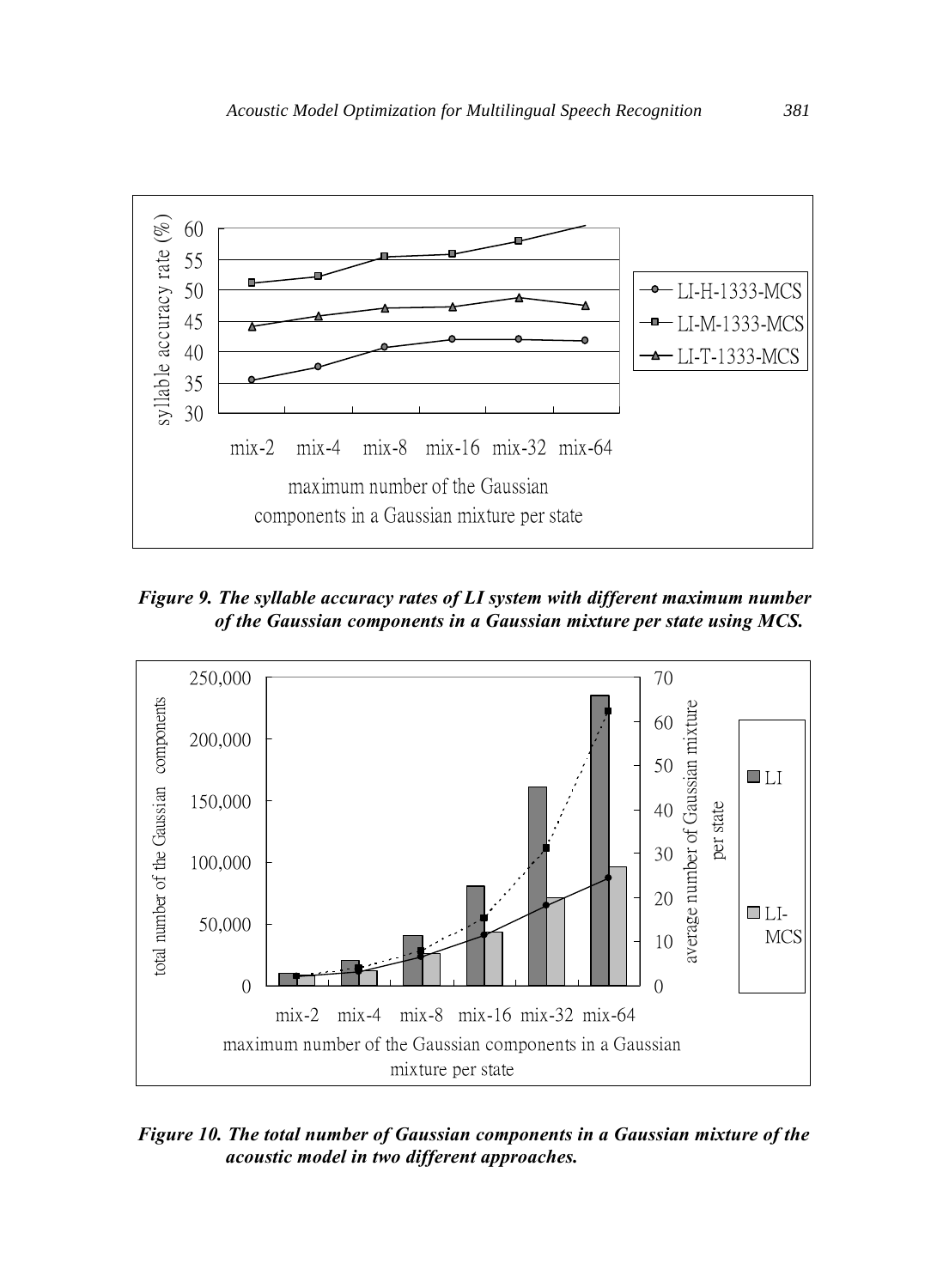#### **5.2 The Results of DT and OPS**

The results of using decision tree (DT) approach and OPS approach are shown in Figure 11 and Figure 12. We find that the performance of both the OPS and the DT-ASR systems are better than that of LI-MCS system. Because of the clustering approach, the similar sounds across languages are grouped, and this leads to a reduction in the total numbers of the parameters in the acoustic model. Fewer parameters get the same amount of training data in OPS and DT systems than that in LI-MCS system; therefore, we attained better results. On the other hand, the accuracy rate increased when we increased the number of Gaussian components in a Gaussian mixture per state even when the maximum number of Gaussian components in a Gaussian mixture was 64 for all languages. The results of using 64 Gaussian components in a Gaussian mixture are 45.97%, 58.94%, and 53.06% for Hakka, Mandarin, and Taiwanese, respectively. These are also the best performances achieved in this paper. Compared with the best results of LI-MCS system, we increase 3.96%, 1.49%, and 5.27% for Hakka, Mandarin, and Taiwanese, respectively.

The DT-ASR system merges similar phonemes from both likelihood scores and some phonetic knowledge, while the OPS system integrates all conditions of the unbalanced training corpus. That means both systems have their own knowledge rules to merge similar phonemes, but the OPS system generates the clustering rules after observing all of the training data. However, the rules of the DT-ASR system are generated by the phonetic expert, such as the questions which are used in splitting the nodes into the leaves. The different experts for different languages may have various rules, especially for the multilingual ASR-DT system. Furthermore, the rules for merging the similar phonemes of OPS are much easier than those in DT because we only need to follow the optimal Bayesian model selection criterion after observing all of the training data. Then, the results of CIP clustering constrain the CDP clustering. However, the DT-ASR system is not affected by the unbalanced conditions during the process of building a tree. Thus, the proposed OPS which uses the data-driven approach to generate the knowledge-like rules concerning about the conditions of the unbalanced training data achieves higher accuracy rates than that of DT-ASR system.

In our proposed OPS approach, compared with the DT-ASR, it is remarkable that the performance not only increases, but the performance gaps among the three languages are also reduced. Taking the results of Figure 12 and Figure 3 as examples, the gaps of Mandarin-Taiwanese and Mandarin-Hakka in Figure 3 are 9.26% and 16.74%, but the gaps in Figure 12 are 5.88% and 12.97%. Using the OPS approach, the performance of Taiwanese and Hakka catches up with the performance of Mandarin. This means our proposed OPS approach is able to reduce the performance gap which causes by the unbalanced condition of the available training data.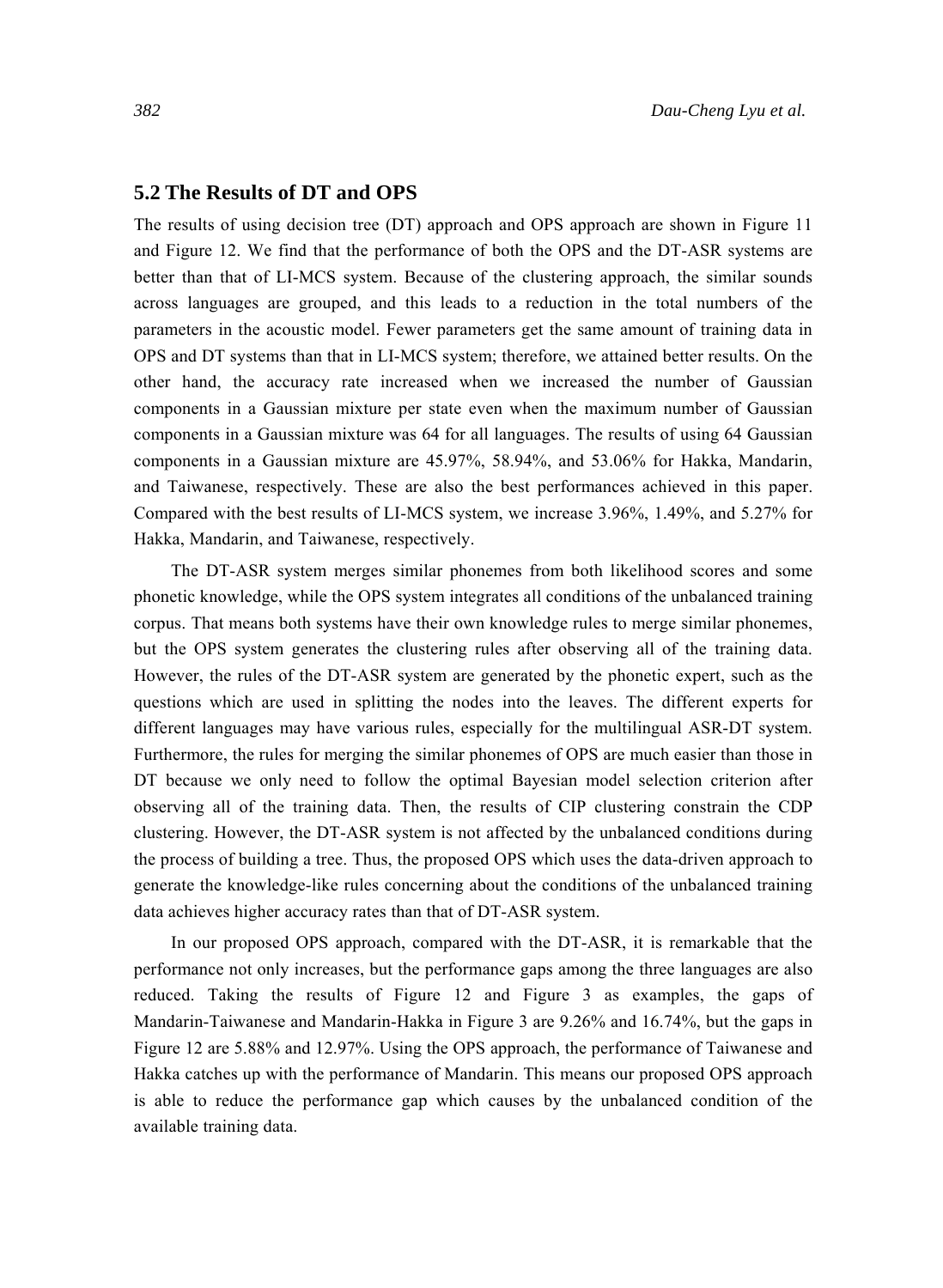

*Figure 11. The syllable accuracy rates of DT with MCS in different maximum number of Gaussian components in a Gaussian mixture per state.* 



*Figure 12. The syllable accuracy rates of OPS with MCS in different maximum number of Gaussian components in a Gaussian mixture per state.*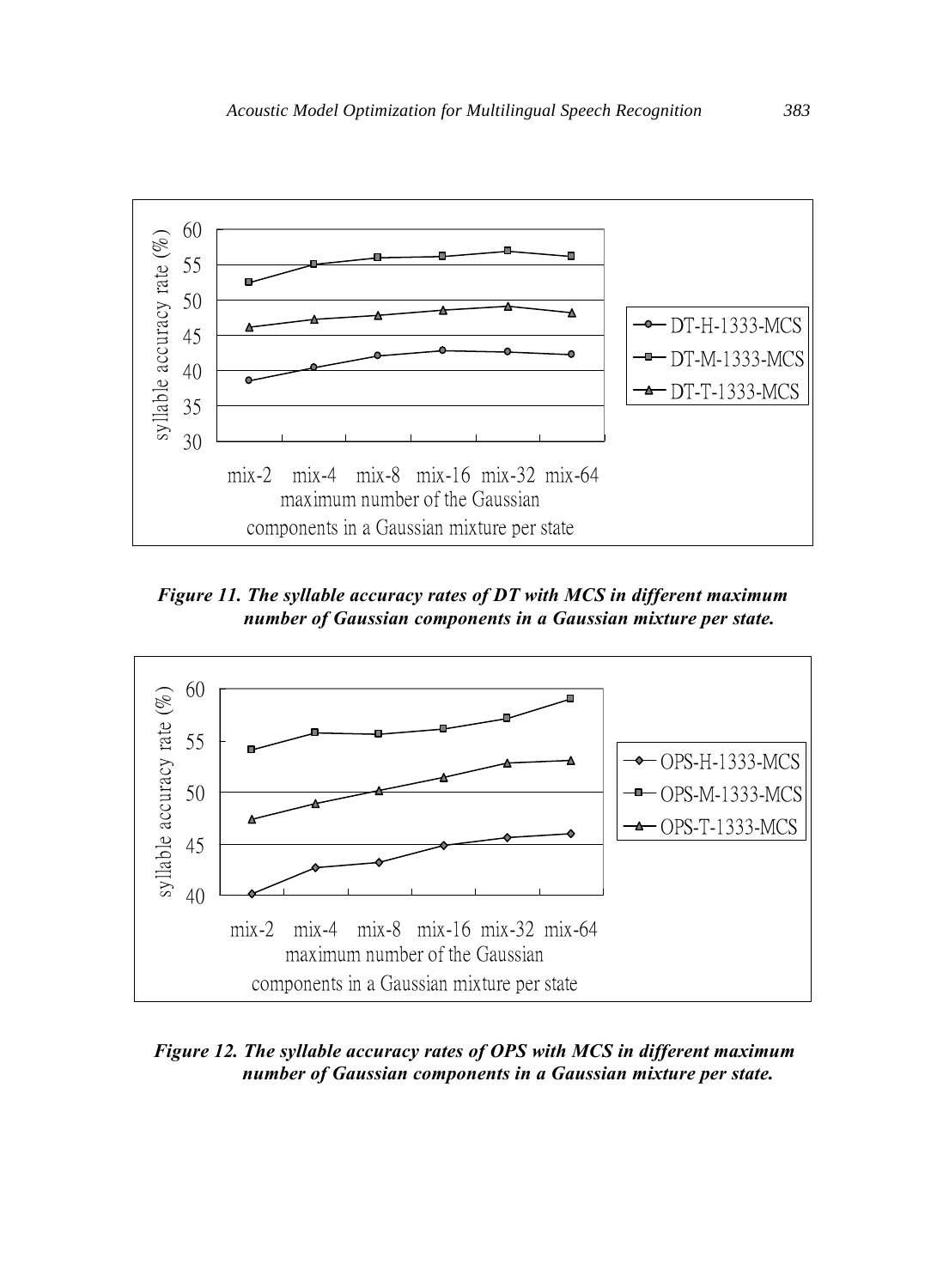#### **6. Conclusion**

In this paper, we have demonstrated a clustering approach with CIP, CDP clustering, and MCS steps with HAC and  $\triangle$ BIC algorithm to generate the OPS of HMM-based acoustic model in an unbalanced trilingual corpus. It has been shown that the rules generated form the CIP provide sufficient information from the unbalanced conditions of the training corpus. When a trilingual corpus is unbalanced, we should put more emphasis on the characteristics of the corpus. We have shown that the rules derived from the data can reflect the properties of the corpus better and those rules are as good as the phonetic knowledge to smooth the unbalanced condition of the data. Besides, the MCS also plays an important role in balancing the OPS and the available training data. The experimental results are very encouraging in that the proposed approach reduces relative syllable error rate by 4.5% over the best result of the decision tree based approach and 13.5% over the best result of the knowledge-based approach.

#### **Reference**

- Anguera, X., T. Shinozaki, C. Wooters, and J. Hernando, "Model Complexity Selection and Cross-Validation EM Training for Robust Speaker Diarization," In *Proceedings of IEEE International Conference on Acoustics, Speech and Signal Processing,* 2007, Honolulu, USA.
- Fowlkes, E. B., and C. L. Mallows, "A Method for Comparing Two Hierarchical Clusterings," *Journal of the American Statistical Association*, 78(383), 1983, pp. 553-584.
- Kohler, J., "Multi-lingual Phone Model for Vocabulary-Independent Speech Recognition Task," *International Journal of Speech Communication*, (35), 2001, pp. 21-30.
- Kumar, C. S., V. P. Mohandas, and H. Z. Li, "Multi-lingual Speech Recognition A Unified Approach," In *Proceedings of Interspeech*, 2005, Lisbon, Portugal.
- Liang, P. Y., J. L. Shen, and L. S. Lee, "Decision Tree Clustering for Acoustic Modeling in Speaker-Independent Mandarin Telephone Speech Recognition," In *Proceedings of the International Symposium on Chinese Spoken Language Processing*, 1998, Singapore, pp. 207-211.
- Liu, Y., and P. Fung, "Automatic Phone Set Extension with Confidence Measure for Spontaneous Speech," In *Proceedings of Interspeech*, 2005, Lisbon, Portugal.
- Lyu, D. C., B. H. Yang, M. S. Liang, R. Y. Lyu, and C.N. Hsu, "Speaker Independent Acoustic Modeling for Large Vocabulary Bi-lingual Taiwanese/Mandarin Continuous Speech Recognition," In *Proceedings of SST*, 2002, Melbourne, Australia.
- Lyu, D. C., and R. Y. Lyu, "Optimizing The Acoustic Modeling From An Unbalanced Bi-Lingual Corpus," In *Proceedings of IEEE International Conference on Acoustics, Speech and Signal Processing*, 2008, Las Vegas, USA.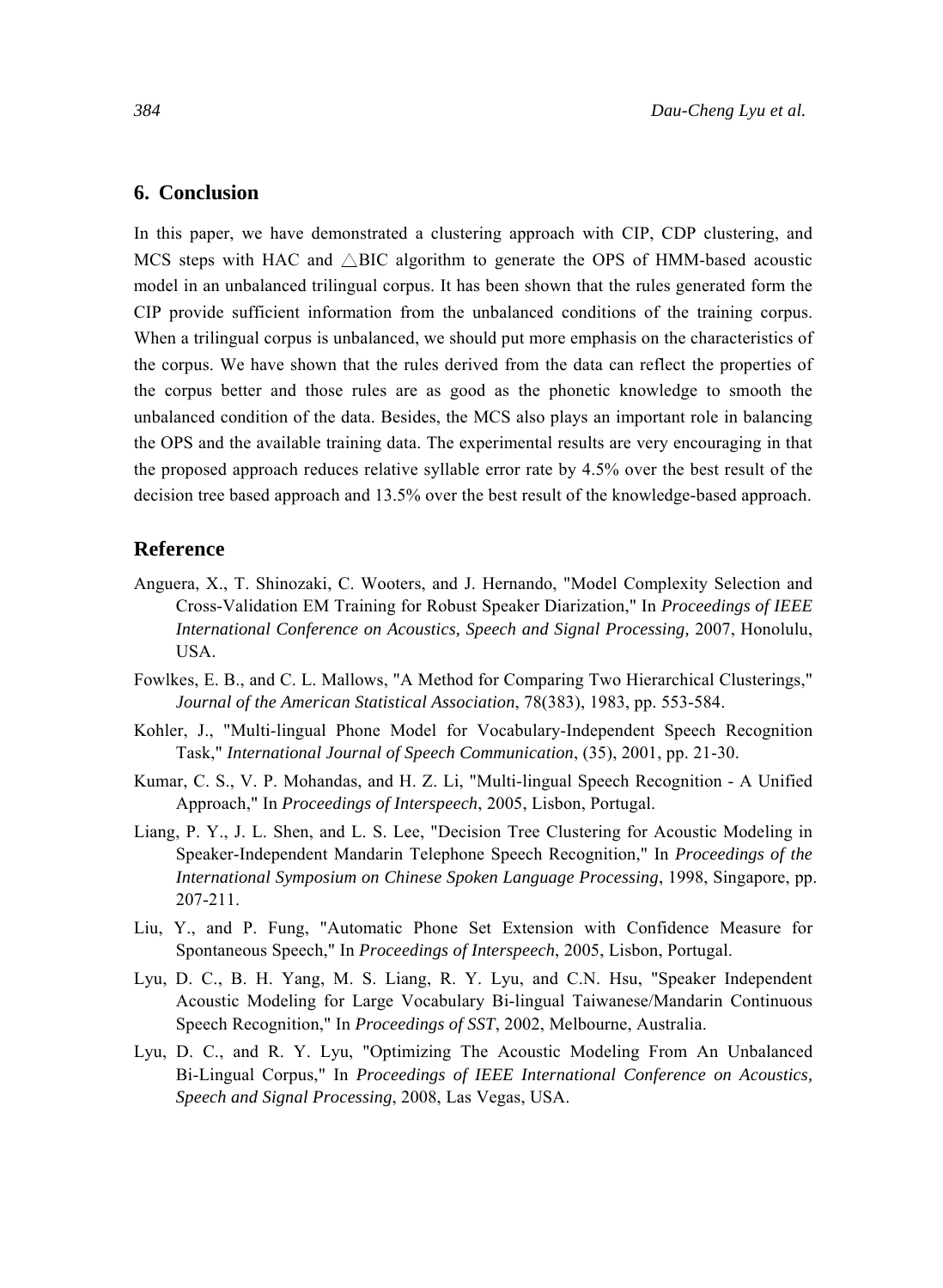- Lyu, R. Y., M. S. Liang, and Y. C. Chiang, "Toward Constructing A Multi-lingual Speech Corpus for Taiwanese (Minnan), Hakka, and Mandarin," *International Journal of Computational Linguistics & Chinese Language Processing*, 9(2), 2004, pp. 1-12.
- Mak, B., and E. Barnard, "Phone Clustering Using the Bhattacharyya Distance," In *Proceedings of International Conference on Spoken Language Processing*, 1996, Philadelphia, PA, USA, pp. 2005-2008.
- Marthi, B., J. Morgan, N. Peterek, J. Picone, and W. Wang, "Towards Language Independent Acoustic Modeling," In *Proceedings of ASRU*, 1999, Keystone, USA.
- Mathews, R. H., Chinese-English Dictionary, Caves, 13th printing, 1975.
- Schultz, T., and K. Kirchhoff, Multi-lingual Speech Processing, Elsevier, Academic Press, 2006.
- Schwarz, G., "Estimating The Dimension of A Model," *The annals of statistics*, 6(2), 1978, pp. 461-464.
- Tritschler, A., and R. Gopinath, "Improved Speaker Segmentation And Segments Clustering Using The Bayesian Information Criterion," In *Proceedings of Interspeech*, 1999, pp. 679-682.
- Uebler, U., "Multi-lingual Speech Recognition in Seven Languages," *International Journal of Speech Communication*, (35), 2001, pp. 53-69.
- Wu, C. H., Y. H. Chiu, C. J. Shia, and C. Y. Lin, "Phone Set Generation Based On Acoustic and Contextual," In *Proceedings of International Conference on Acoustics, Speech, and Signal Processing*, 2006, Toulouse, France.
- Young, S. J., J. J. Odell, and P. C. Woodland, "Tree-based State Tying for High Accuracy Acoustic Modelling," In *Proceedings of the ARPA Workshop on Human Language Technology*, 1994, Berlin, German.
- Young, S. P., G. Evermann, T. Hain, D. Kershaw, G. Moore, J. Odell, D. Ollason, D. Povey, V. Valtchev, and P. Woodland, The HTK Book, Version 3.2, Cambridge, 2002.